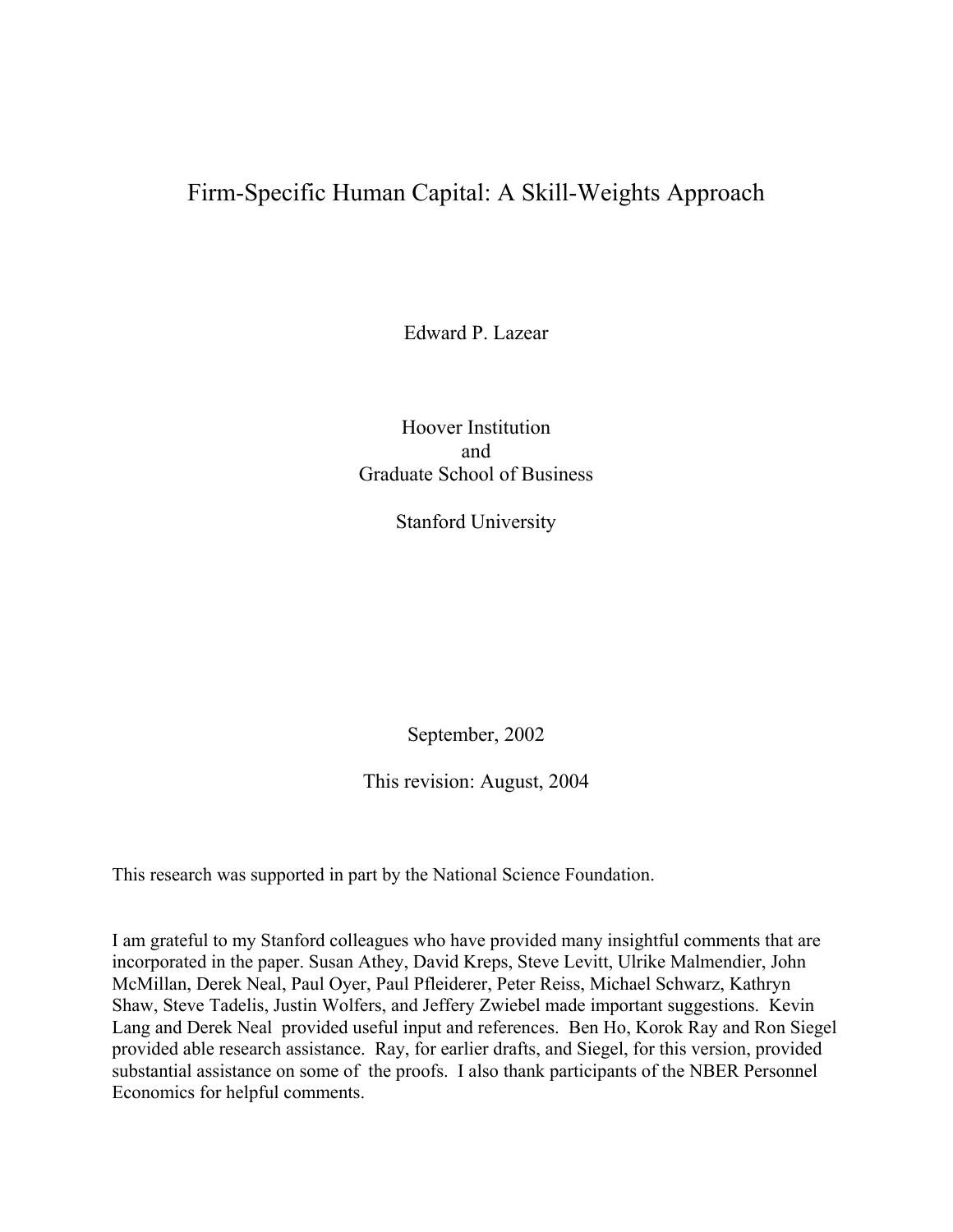#### Abstract

One problem with the theory of firm-specific human capital is that it is difficult to generate convincing examples of investment that yield the sometimes observed large and continuing effects on earnings. Another approach, called the "skill-weights" view, allows all skills to be general in that there are other firms that use each of the skills. But firms use them in different combinations and with different weights attached to them. The skill-weights view not only has aesthetic appeal, but is consistent with frequently observed large wage loss from involuntary turnover. All of the implications of the traditional view are produced by this approach, and there are a number of other implications that distinguish the new view from the traditional one. The extant empirical evidence already contains some support for the skill-weights view.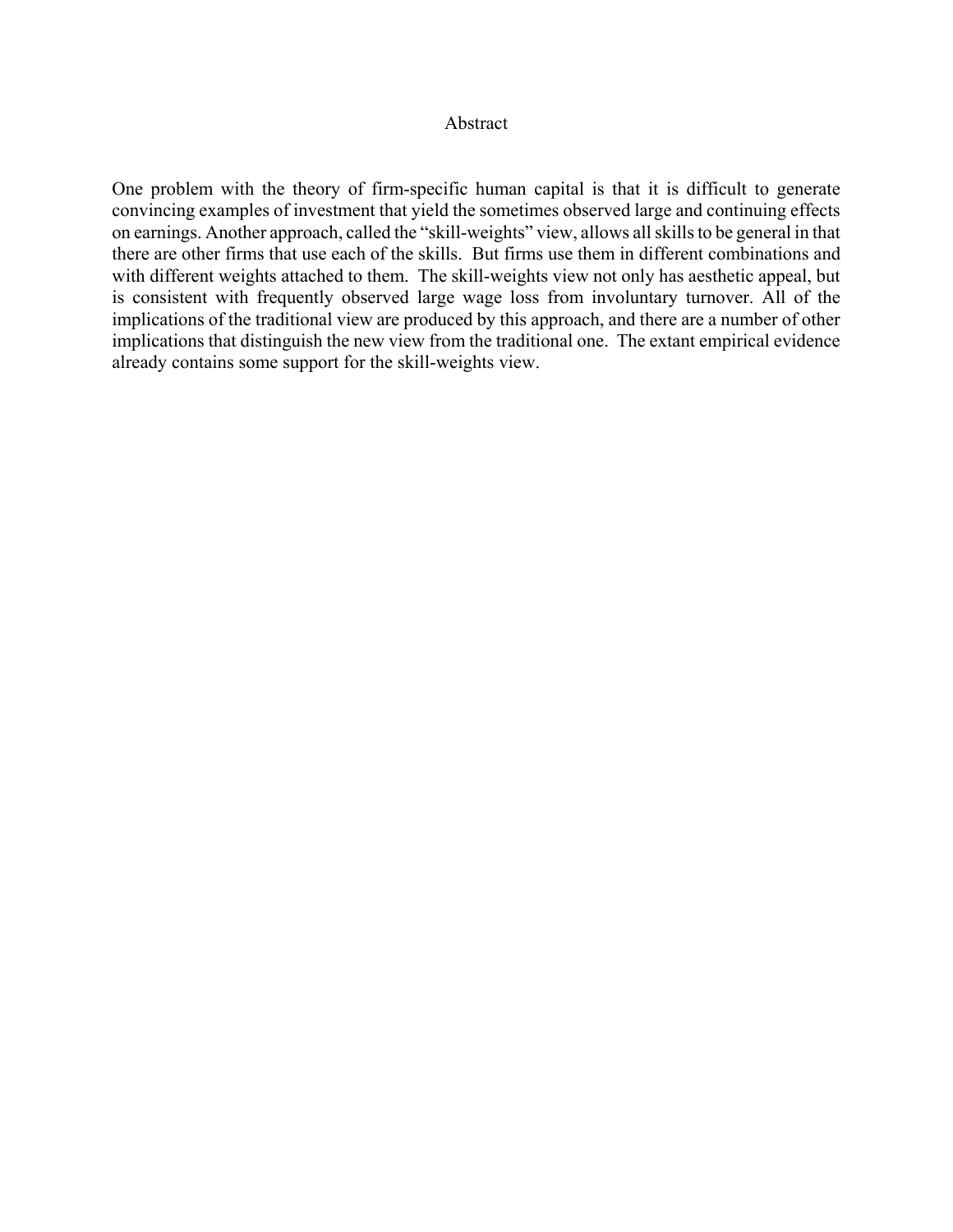Most professors of labor economics teach their students the difference between general and firm-specific human capital. Firm-specific human capital makes workers more productive in their current firm, but not elsewhere. General human capital augments productivity in the same way at multiple firms. But when searching for examples of firm-specific human capital, many of us fall back on the same clichés. "Knowing how to find the restrooms," "learning who does what at the firm and to whom to go to get something done," "learning to use equipment or methods that are only used in the worker's current firm ," are ones that come to mind. The problem is that it is difficult to generate convincing examples where the firm-specific component approaches the importance of the general component. If we think of our own jobs as academics, there is surely some value to knowing the specifics of the university at which we are employed, but does that capital come close to the amount of general economic knowledge that we have acquired on the job through seminars, reading and writing papers, and talking with colleagues? The answers is almost certainly no, and this is true for virtually every job that one considers. Yet involuntary job loss, especially for older workers, often results in significant earnings loss, which is often interpreted as a reflection of firm specific human capital that is valueless in the new  $job<sup>1</sup>$ 

Another view of firm-specific human capital is offered here that is based solely on general

<sup>&</sup>lt;sup>1</sup> The first strong evidence of at least the possibility of firm-specific human capital was provided by Parsons (1972), which was inferred from a comparison of stayers' and leavers' earnings. Topel (1991) finds significant tenure effects even after accounting for endogeneity, as does Neal (1995), table 4. But Altonji and Shakotko (1987) argue that much of the earlier findings on tenure effects are biased upward as a result of heterogeneity and again, Altonji and Williams (1997) argue that the ten-year tenure effect is only .11. The point of the argument here is not to weigh in on the size of the tenure coefficient, but rather to provide a believable explanation of why some workers suffer large wage reductions after involuntary separation.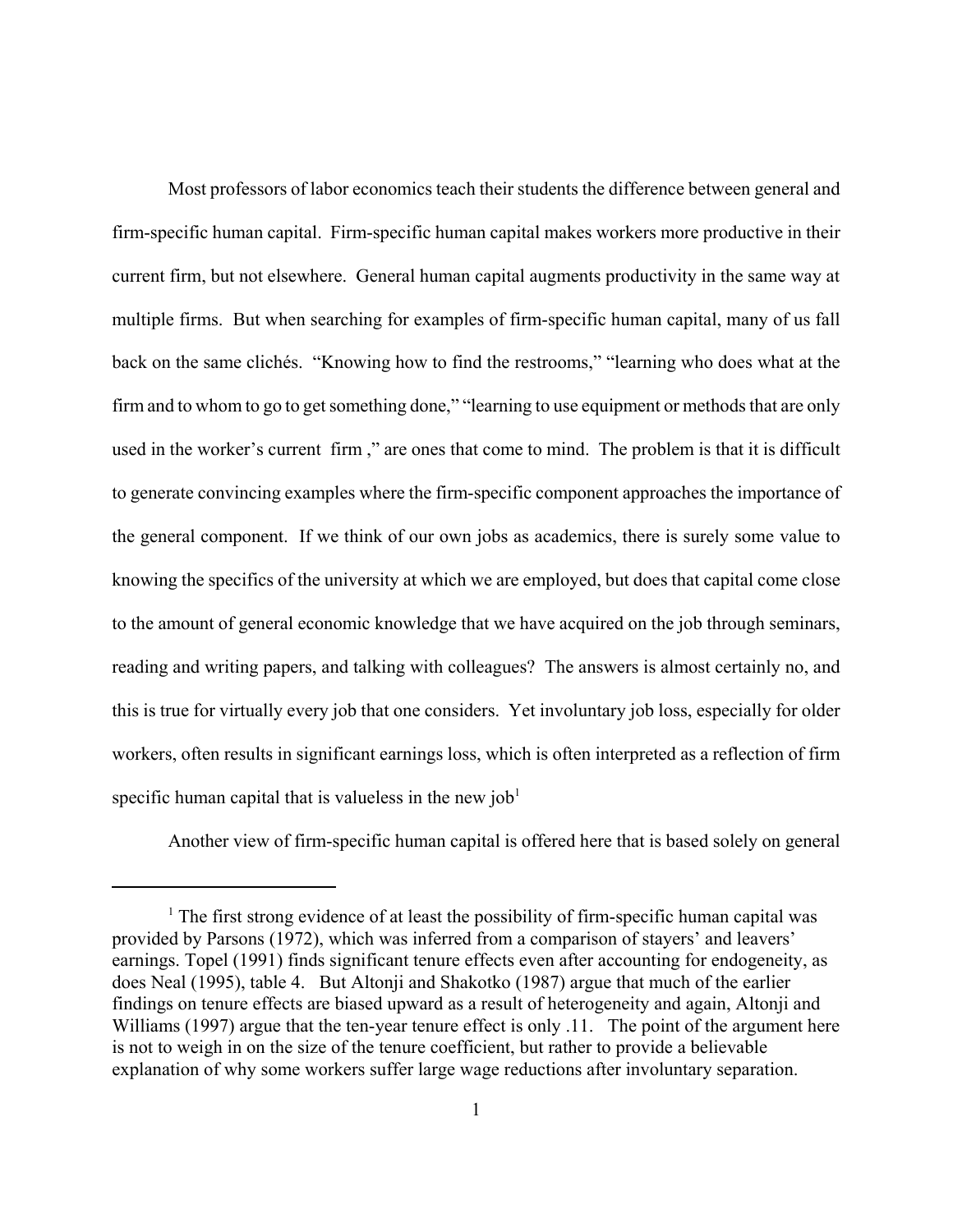skills, but generates the findings observed in the literature on earnings functions. The approach is this. Suppose that there are a variety of skills used on each job and suppose that each of these skills is general in the sense that it is used at other firms as well. The difference, however, is that firms vary in their weighting of the different skills. A real-world example of which I have some personal knowledge may be helpful. A small Silicon Valley start-up provides enterprise software that does tax optimization. The typical managerial employee in this firm must know something about tax laws, something about economics, and something about software and java programming. None of these skills, taken alone, is firm-specific. There are many other firms in the economy that make use of knowledge on taxes. Other firms use economic reasoning to produce their products. Java is a language used commonly throughout the Valley. But the combination of these skills, especially in the quantities used at the start-up in question, are unlikely to be replicated in many, if any, other firms. A manager who leaves the start-up will have a difficult time finding a firm that can make use of all the skills he acquired at the first firm. The second job might use some of the economics and some of the tax, but little of the programming expertise. Or it might use tax and programming, but little economics.

In part, the loss from going to a new job depends on the thickness of the labor market and on search costs. When markets are very thick and search costs are low, a laid-off worker is more likely to find a job where weights favor his skills. When markets are thin and search costs are high, the worker might have to settle for a firm that makes little use of all the skills acquired at the prior firm, even though each of those skills is "general" in the sense that there are other employers who make use of the same skill. As a result, separation, especially in thin markets, results in a wage loss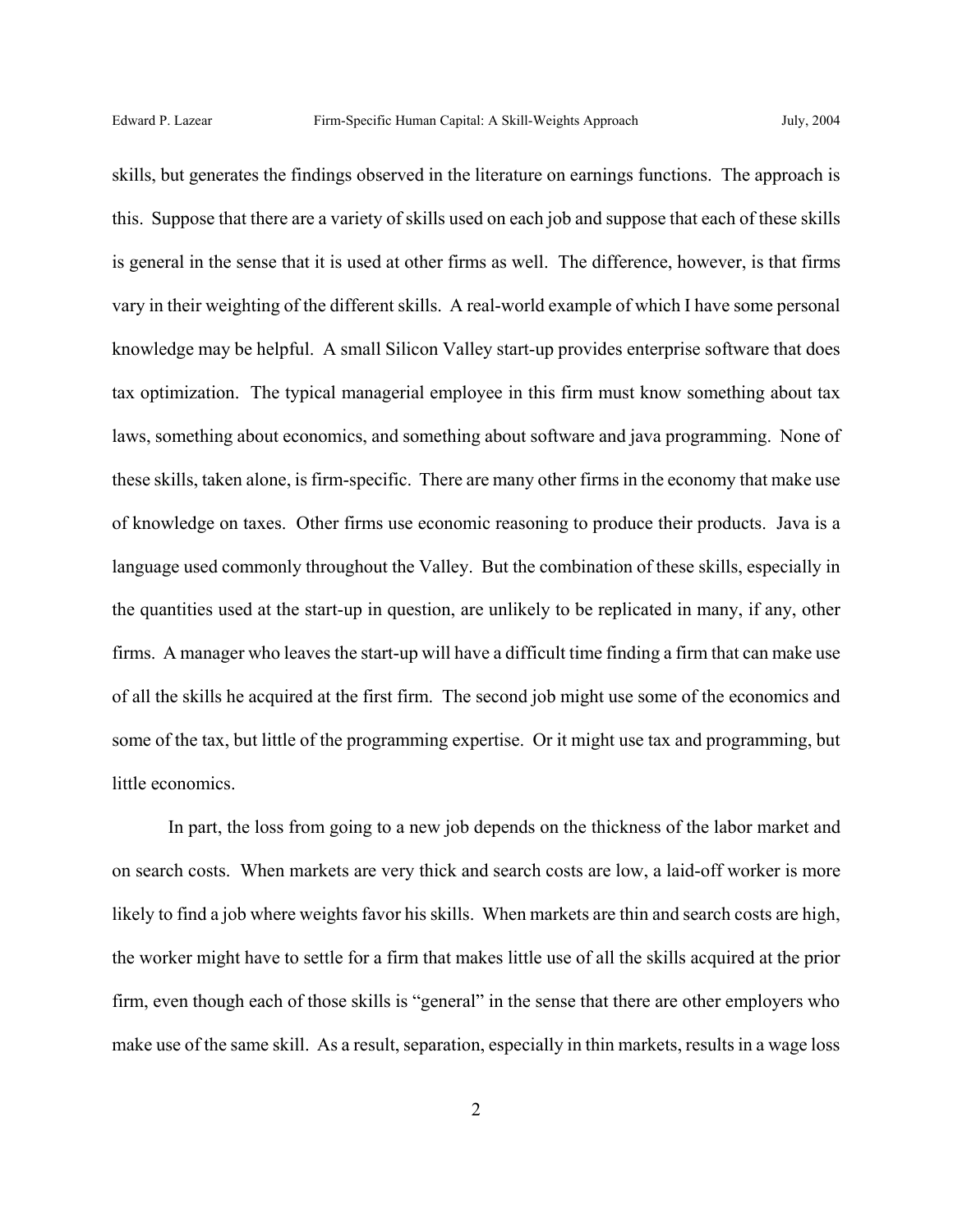associated with involuntary job loss. In very thick markets, where another identical job can be found, there is no wage loss associated with layoff.<sup>2</sup>

Why bother with another story for specific human capital? The traditional view seems to have generated many predictions that are consistent with the data. The advantage of this new "skillweights" view of human capital is that it provides a more reasonable story, is more consistent with wage loss sometimes associated with involuntary turnover, and yields all of the implications for earnings functions that are documented in the empirical human capital literature. Furthermore, a number of additional testable implications, some of which have already received the support of existing empirical work, come from this view, thereby distinguishing it from the traditional view of firm-specific human capital. In short, this skill-weights view is likely to be closer to reality.

#### The Model

Let there be two skills, A and B, which the individual can acquire at cost  $C(A,B)$  with  $C_A$ ,  $C_B > 0$  and  $C_{AA}$ ,  $C_{BB} > 0$ . Two skills and two periods are sufficient to derive all of the propositions. Think of workers as making their investments during period 1 and receiving the payoff from work in period 2.

A worker with skill set (A,B) has output at firm i given by

 $2<sup>2</sup>$  There are other stories that generate positive tenure coefficients that have nothing to do with firm-specific human capital. Upward-sloping tenure-earnings profiles can provide incentives as in Lazear (1979, 1981). They may also reflect pure rent seeking activity if more senior workers are better at extracting rents than their junior counterparts.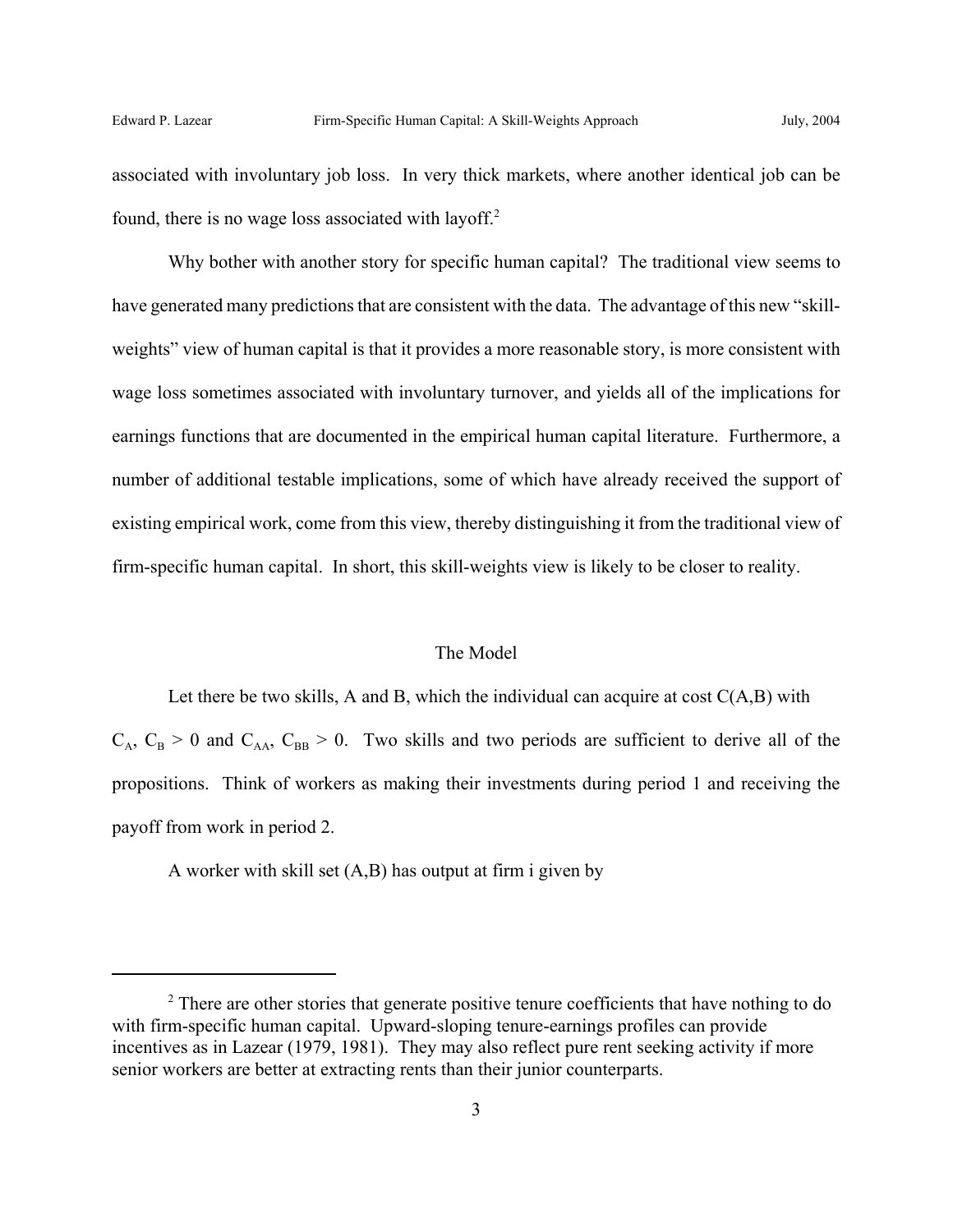$$
(1) \qquad y_i = \lambda_i A + (1 - \lambda_i) B
$$

with  $0 \leq \lambda_i \leq 1$ . The  $\lambda_i$  reflects the fact that each firm i may weight the two skills differently from another firm j.

The worker must decide on his human capital investment strategy. Define the initial firm, denoted firm 1, as the firm at which the worker is employed during the first period. The worker receives one job offer before starting the initial job, so  $\lambda$  is not a choice variable from the worker's point of view (relaxed later). Initially, consider the case where the initial  $\lambda_1$  is sufficiently high that A > B so workers favor high  $\lambda$  firms.

Before the second period begins, the worker obtains an offer from another firm, denoted j, which depends on the skills that he takes into that period. If output is given by (1), then output at firm j is given by

$$
y_j = \lambda_j A + (1-\lambda_j) B.
$$

The random variable  $\lambda$  has density f( $\lambda$ ).

Because the situation is one of ex post bilateral monopoly, the second period wage is determined by the equilibrium to some bargaining game. None of the results are specific to the game selected so long as there is some rent splitting that occurs during the second period. To make things concrete, it is assumed that the wage during period two is determined according to a Nash bargaining framework. Since the worker is worth  $\lambda_j$  A  $+ (1-\lambda_j)$  B at the alternative firm, the alternative firm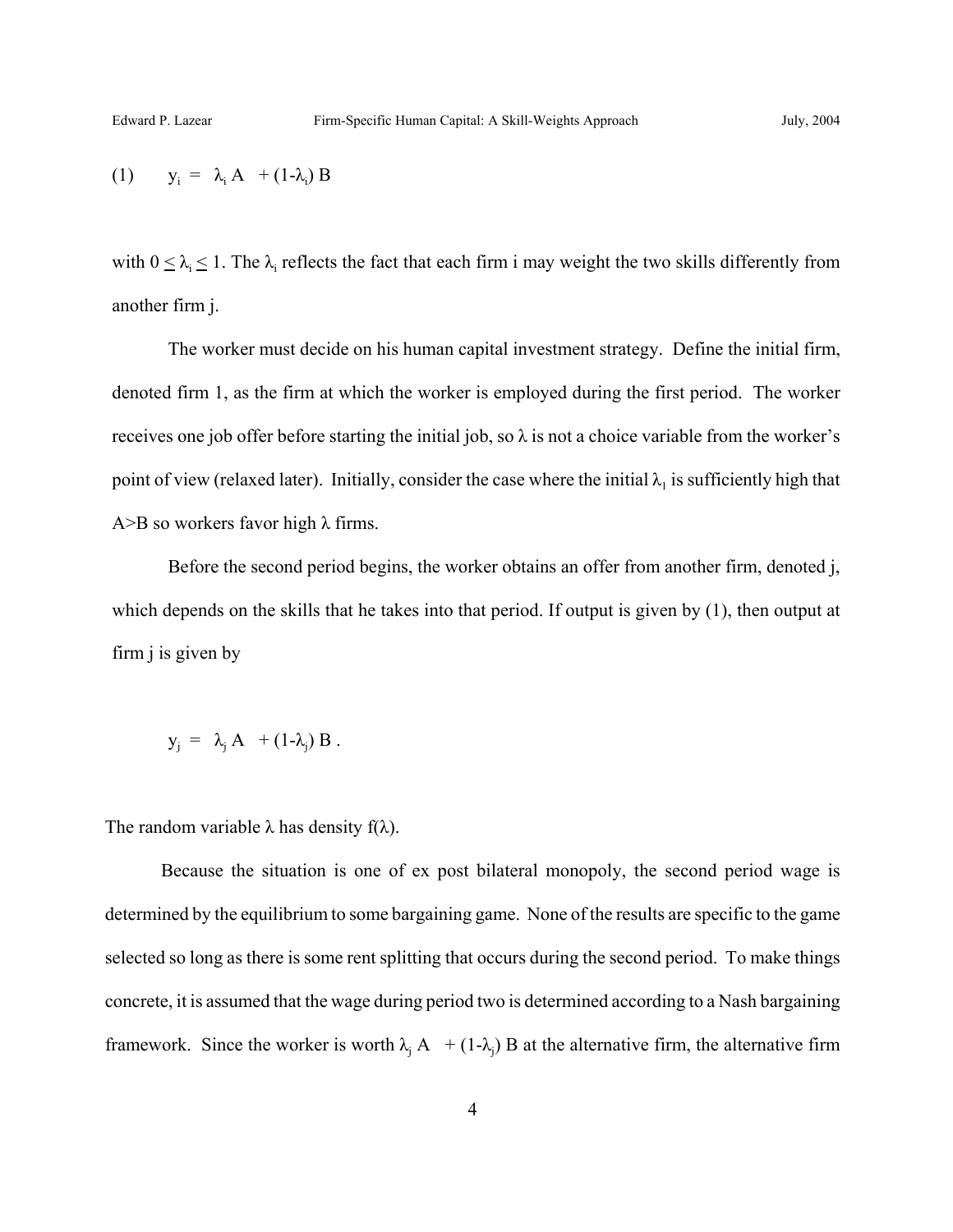would be willing to pay up to  $\lambda_j A + (1-\lambda_j) B$  for the worker's services. The initial firm receives output of  $\lambda_1$  A + (1- $\lambda_1$ ) B so the Nash bargain implies that the wage in period 2 is

(1) 
$$
W_2 = \frac{1}{2} \{ [\lambda_1 A + (1 - \lambda_1) B] + [\lambda_1 A + (1 - \lambda_1) B]
$$

or

$$
W_2 = B + \frac{1}{2} (\lambda_1 + \lambda_j) (A - B)
$$

This formula holds whether the worker stays or quits to accept the outside offer. In the former case, the threat is the offer by the new firm. In the latter case, where the outside firm can pay more, the threat value is the level of output at the initial firm.

The period 2 wage is stochastic because it depends on the realization of the period 2 outside value. High outside values result in high period 2 wages, even for workers who choose to stay, because their alternatives are better, which raises the threat value. Given the ex ante expectation of the period 2 wage, the firm must offer a wage during period 1 (the investment phase) that attracts workers. The period 1 wage is deterministic because it depends only on the expected wage for period 2 and is derived in a later section.

Nash bargaining implies that the wage paid exceeds the maximum that the losing firm could pay, which guarantees that labor moves voluntarily to its highest value. Separation is efficient, despite the existence of specific human capital, because the structure allows for bargaining after both inside and outside offers are observed.<sup>3</sup> The worker stays with his initial firm during the second

<sup>&</sup>lt;sup>3</sup>Inefficiencies would result were workers and firms to pre-commit to a second period wage based on ex ante rather than ex post information.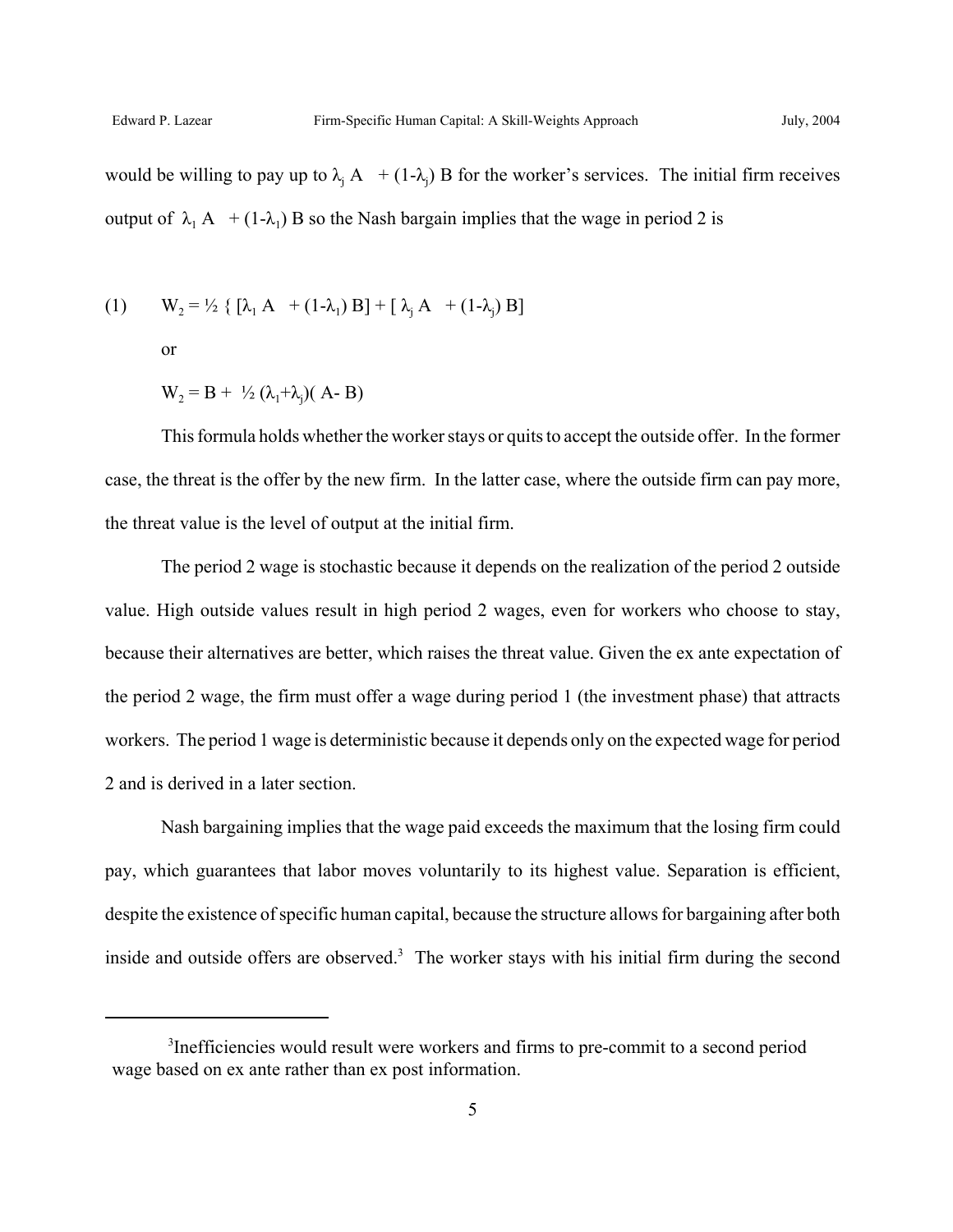period whenever the inside value exceeds the outside output value. This happens whenever

$$
\lambda_1 A + (1 - \lambda_1) B > \lambda_j A + (1 - \lambda_j) B
$$

or whenever

$$
(\lambda_1 - \lambda_j) (A - B) > 0.
$$

The condition for retention becomes

$$
\lambda_i > \lambda_j
$$

which happens with probability  $F(\lambda_1)$  where  $F(\lambda)$  is the c.d.f. of  $\lambda$ .

Turnover that occurs when  $\lambda_j > \lambda_1$  is often, if not always, associated with a quit because firm j can outbid firm 1 for the worker's services. This turnover is called "voluntary." Were all turnover voluntary, a separation would never be associated with wage loss. Wage loss at separation can only occur if workers leave firms involuntarily. It is important to distinguish the two kinds of turnover - voluntary and involuntary. Empirically, quits are generally associated with wage gains whereas layoffs are more likely to involve a wage loss. To capture this, let there be some exogenous probability of a layoff, say, from a plant shut-down, given by q. Much, if not most, of this turnover shows up as layoffs. When a worker is laid off, he does not have the initial job as an alternative to discipline the wage paid by the new firm. Instead, his fall back position is to accept leisure, which is normalized to have value zero. The Nash bargaining wage for those laid off exogenously and who have no alternative job is then

$$
W_{\text{layerff}} = (\lambda_j A + (1-\lambda_j) B) / 2.
$$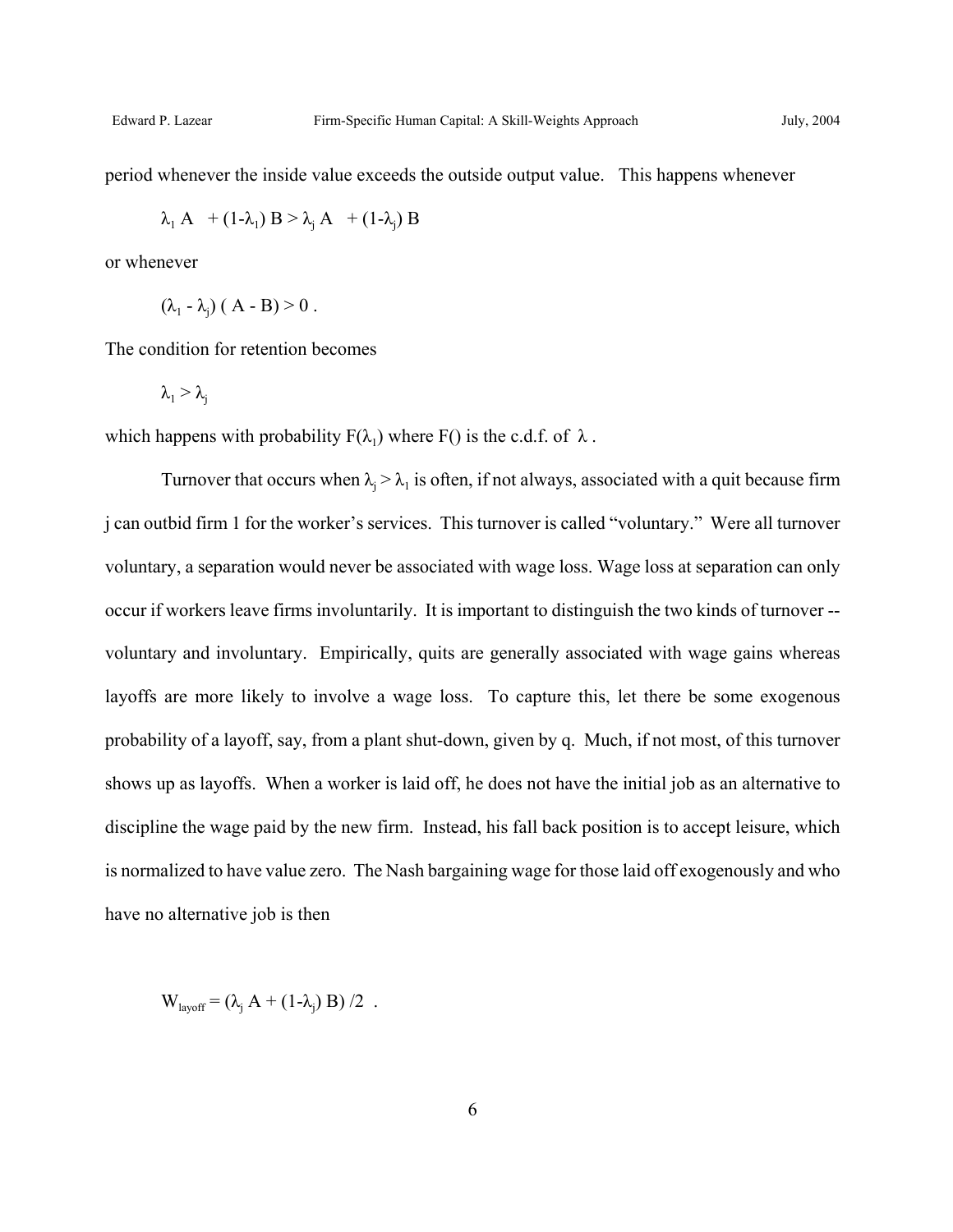The probability of remaining with firm i during the second period is given by

 $F(\lambda_1)$  [1 - q]

which depends on  $\lambda_1$ . This is the probability that a worker is not laid off exogenously, 1-q, times the probability that the worker's outside offer  $\lambda_j$  is inferior to the one at the current firm,  $F(\lambda_1)$ . A firm that has very high levels of λ retains its workers more often because it is less likely that outside firms will value the dominant skill more.

The worker's investment problem is to choose A and B, knowing that he may remain at the initial firm, but that there is some chance that he will move to another firm, either because he gets a better outside offer, or because his firm shuts down. Then a worker at firm 1 chooses A and B so as to maximize expected net earnings, y,

$$
y(\lambda_1) = F(\lambda_1)(1-q)E(W_{stay}) + [1-F(\lambda_1)](1-q)E(W_{quit})
$$
  
+  $qE(W_{layoff}) - C(A(\lambda_1), B(\lambda_1))$ 

or

(2)  

$$
y(\lambda_1) = F(\lambda_1)(1-q) \left\{ B(\lambda_1) + \frac{\left(\lambda_1 + E(\lambda_j | \lambda_j < \lambda_1)\right) \left(A(\lambda_1) - B(\lambda_1)\right)}{2} \right\}
$$

$$
+ \left(1 - F(\lambda_1)\right)(1-q) \left\{ B(\lambda_1) + \frac{\left(\lambda_1 + E(\lambda_j | \lambda_j > \lambda_1)\right) \left(A(\lambda_1) - B(\lambda_1)\right)}{2} \right\}
$$

$$
+ \frac{q}{2} \left( \bar{\lambda} A(\lambda_1) + (1 - \bar{\lambda}) B(\lambda_1) \right) - C \left( A(\lambda_1), B(\lambda_1) \right)
$$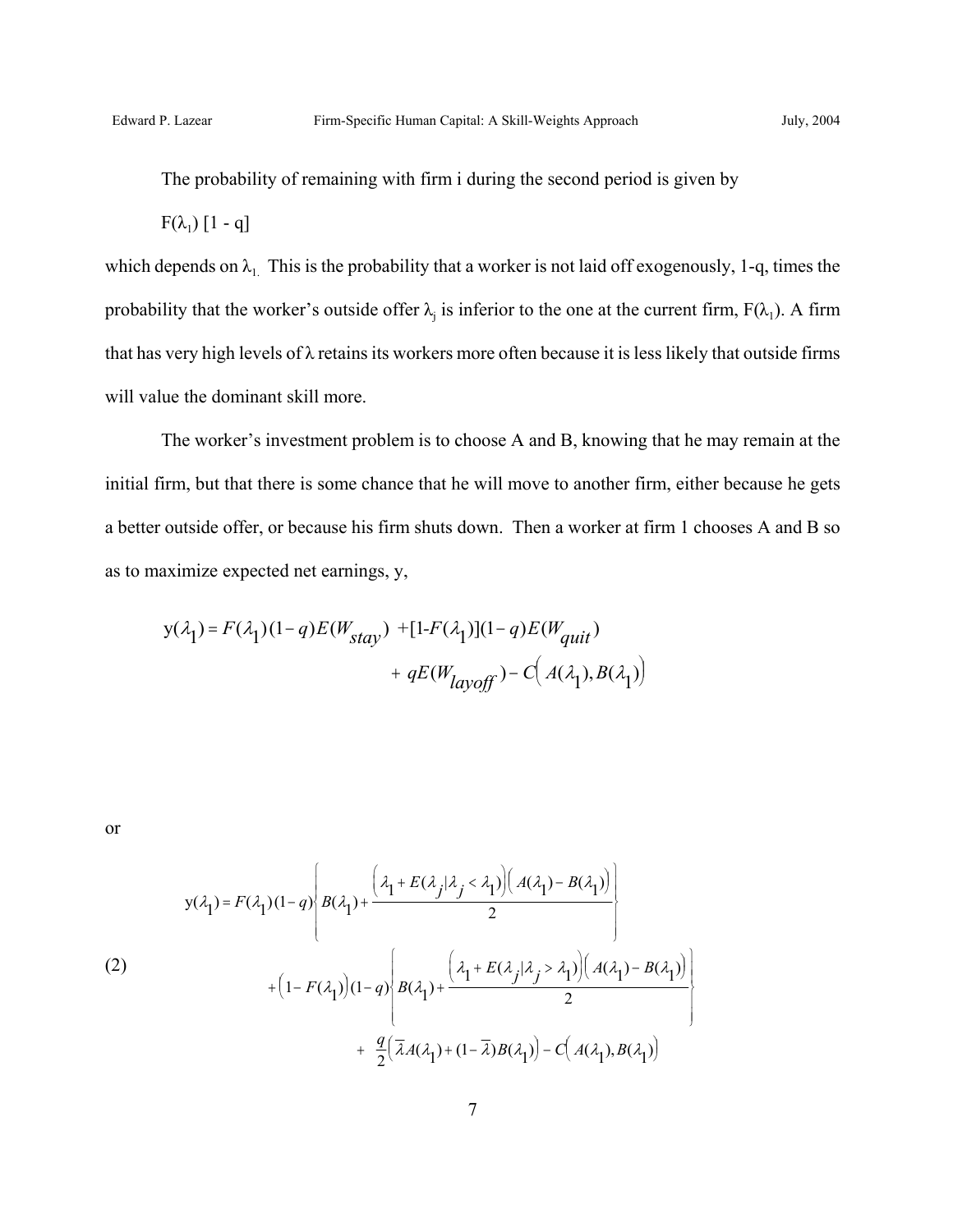where  $\overline{\lambda}$  / E( $\lambda$ ).

Eq. (2) has three terms. The first reflects earnings if the worker remains with his current firm, which happens  $F(\lambda_1)$  (1-q) of the time. The second term reflects earnings when he receives a better outside offer than at the current firm and his current firm does not shut down. This occurs whenever  $\lambda_j > \lambda_1$ , and when no layoff occurs.<sup>4</sup> Finally, the firm may shut down, in which case he must take the alternative job with earnings shown in the third term. This occurs q of the time.

The first-order conditions are

$$
(2) \qquad \frac{\partial}{\partial A} = (1-q)F(\lambda_1)\left(\frac{\lambda_1 + E(\lambda_j|\lambda_j < \lambda_1)}{2}\right) + (1-q)\left((1 - F(\lambda_1)\right)\left(\frac{\lambda_1 + E(\lambda_j|\lambda_j > \lambda_1)}{2}\right) + \frac{q}{2}\overline{\lambda} - C_A = 0
$$

and

(3) 
$$
\frac{\partial}{\partial B} = (1-q)F(\lambda_1)(1-\frac{\lambda_1+E(\lambda_j|\lambda_j<\lambda_1)}{2}) + (1-q)((1-F(\lambda_1))(1-\frac{\lambda_1+E(\lambda_j|\lambda_j>\lambda_1)}{2}) + \frac{q}{2}(1-\overline{\lambda})-C_B = 0
$$

<sup>&</sup>lt;sup>4</sup> Actually, even when a layoff occurs, sometimes the worker would have left anyway, i.e., when  $\lambda_j > \lambda_1$ . This is included in the third term because  $\lambda$  integrates over these high  $\lambda$ events.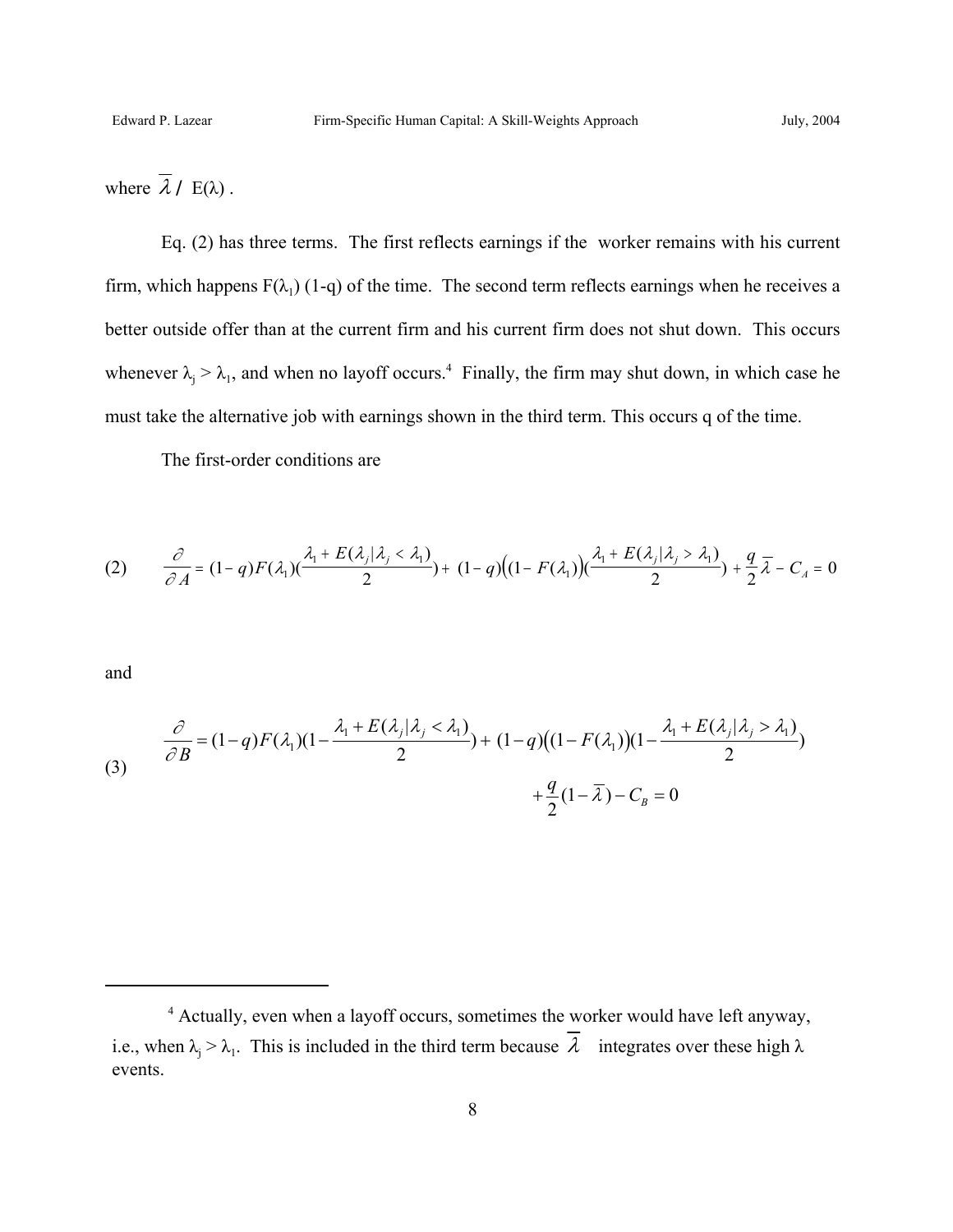where  $\overline{\lambda}$  is the (unconditional) expectation of lambda.

Eq. (3) and (4) hold for workers who find themselves in firms with  $\lambda_1 > \lambda^*$  where  $\lambda^*$  is the minimum value of  $\lambda$  such that A>B in (3) and (4). There is another set of initial firms, specifically those with low values of  $\lambda$ , for which workers choose to favor B relative to A. The first order conditions are identical for those firms, except that the interpretation of each term is different. In firms for which  $\lambda_1 > \lambda^*$ , the first term is that relates to stayers and the second to voluntary quitters. In firms for which  $\lambda_1 < \lambda^*$ , the second term relates to stayers and the first relates to voluntary quitters. In all that follows, the benchmark is firms for which  $\lambda_1 \geq \lambda^*$  so that A>B. But all results shown for firms and their workers favoring A also hold for firms favoring B except when noted.5

Investment is a weighted average of the relevant skill-weights inside the firm and outside, where the weights depend on the probability of separation. Separation takes two forms, voluntary and involuntary and the investment strategy reflect this. Specifically, the first term describes optimal investment if the worker stays. The second term describes optimal investments in the event that the worker has an outside value higher than the inside one. The third term describes optimal investment given that exogenous separation occurs, in which case the unconditional expected value of  $\lambda$  is relevant.<sup>6</sup> Exogenous separation is made up of turnover that is truly involuntary, where wages

 $5$ Most results do not make use of specific properties of the density function, f(), nor of the cost function except that  $C_A$ ,  $C_B$ ,  $C_{AA}$ , and  $C_{BB} > 0$ , which hold irrespective of details about A and B. Below, it is shown that there is at most one switch point so if  $A(\lambda^*)>B(\lambda^*)$ , then  $A(\lambda^*+x) > B(\lambda^*+x)$  cex $>0$ .

<sup>&</sup>lt;sup>6</sup> Investment has two effects. It raises the wage directly by making the worker more productive at the chosen firm and it raises it indirectly by making him increasing productivity elsewhere, which is reflected in the bargaining outcome.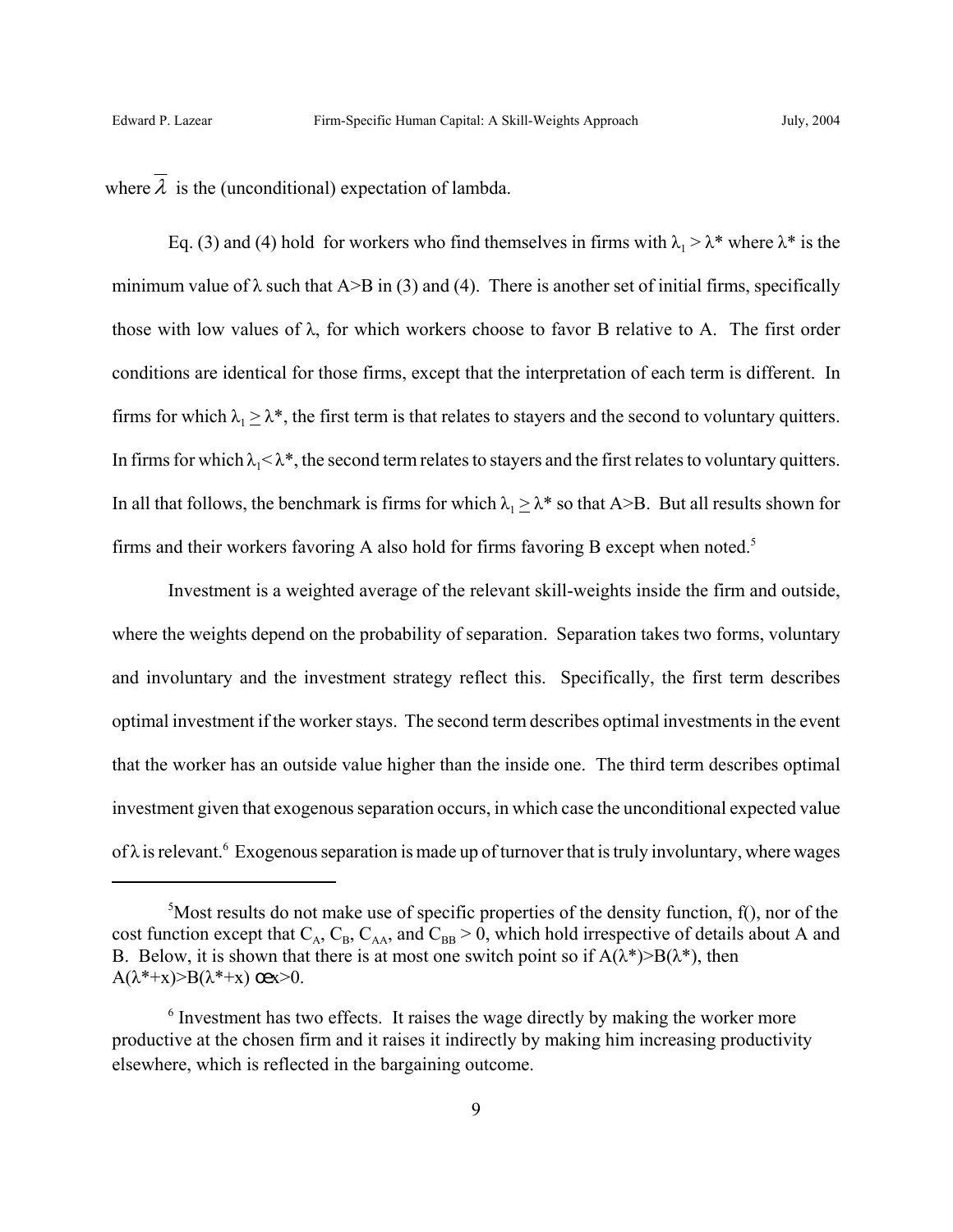fall with the departure, and separation that would have occurred voluntarily anyway because

$$
\lambda_2 A + (1-\lambda_2) B > \lambda_1 A + (1-\lambda_1) B
$$

Extreme cases make the intuition clear. First, suppose that  $q=0$  and that  $\lambda_1 = \lambda_{\text{max}}$ , the maximum value of  $\lambda$  ( $\lambda_{\text{max}} \le 1$ ), so that  $F(\lambda_1) = 1$ . Then there is certainty of continued employment with the initial firm and (3) and (4) become

$$
\frac{\lambda_1 + \lambda}{2} - C_A = 0
$$

and

$$
(1 - \frac{\lambda_1 + \overline{\lambda}}{2}) - C_B = 0
$$

Only the wage at the initial firm is relevant and that wage depends on  $\lambda_1$  and the average outside  $\lambda$ because the full distribution of  $\lambda$  lies below  $\lambda_1$ .

Next, suppose that  $q=1$  so that the plant closes down and separation is a certainty. Under these circumstances, (3) and (4) are

$$
\frac{\lambda}{2} - C_A = 0
$$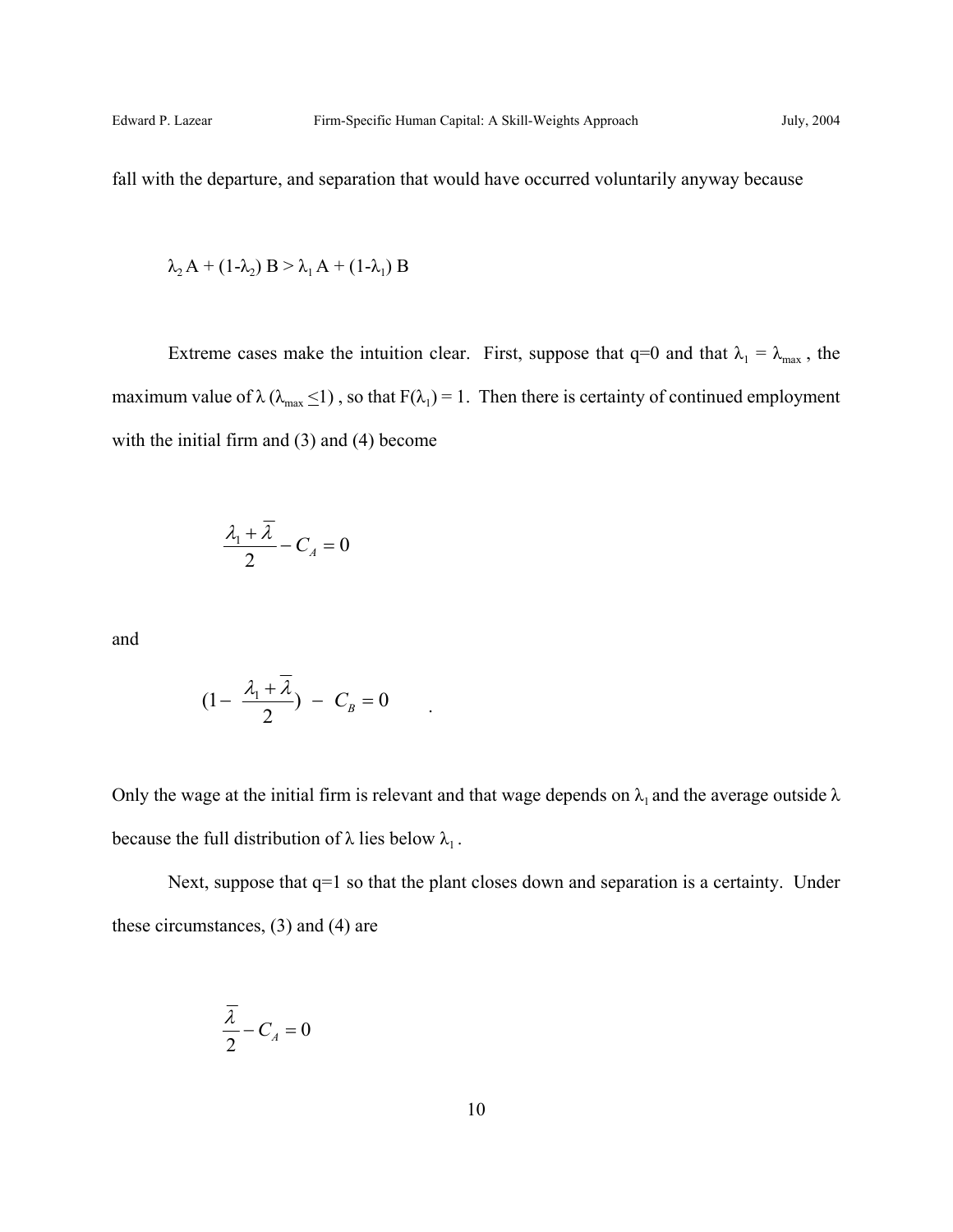and

$$
\frac{(1-\overline{\lambda})}{2} - C_B = 0
$$

and the current firm is irrelevant. Of course, the worker does not know where he will end up so he invests based on the unconditional expectation of λ. The coefficient is divided by 2 because the rent is split according to the Nash bargain.

## *Period 1 Wage*

When the worker joins the firm, he has a choice. He can accept the job that he is offered or choose not to work. The worker does know that once he joins the firm, it will be optimal to invest idiosyncratically, which will affect his wage in the next period. The period one wage must be set so as to make the worker indifferent between working and not working.<sup>7</sup> Given that the utility from leisure is assumed to be  $U_0$  which has been normalized at 0 per period, the equilibrium condition for setting wages in period one is

$$
W_1(\lambda_1) + E(W_2|\lambda_1) - C(A(\lambda_1), B(\lambda_1)) = 0
$$

 $<sup>7</sup>$  Rents are assumed to go to the firm because the firm's technology is a specialized factor</sup> that is not available to other firms. Alternatives are considered in "Extensions." The assignment of rents to one side or the other is irrelevant except as it affects the level of the period 1 wage.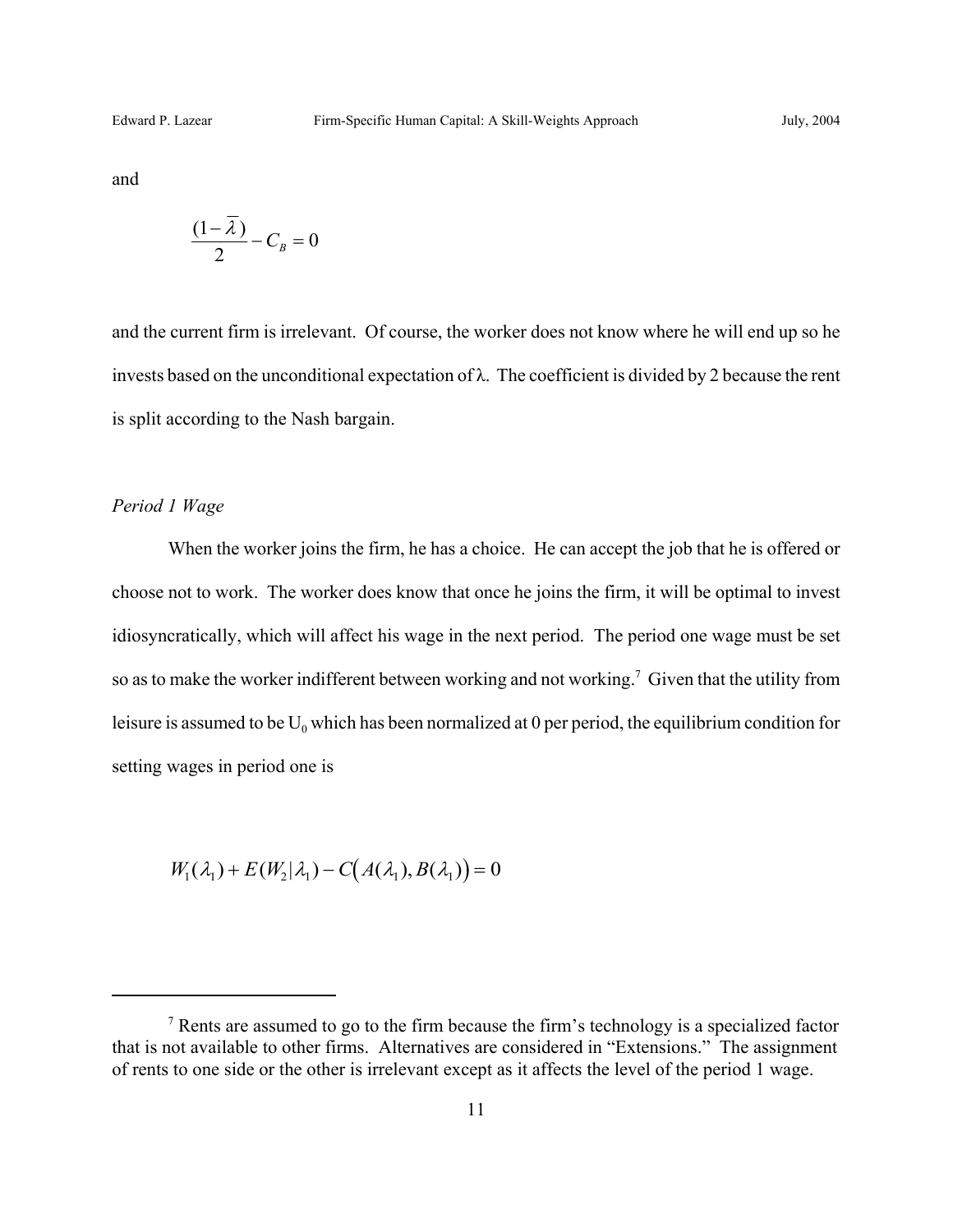or

$$
W_1(\lambda_1) + y(\lambda_1) = 0
$$

The wage that the firm offers in period 1 depends on its value of  $\lambda_1$ . Very high  $\lambda_1$  firms (as is shown below) are more favorable because they result in higher expected earnings. The worker takes into account the expected wage in period 2, knowing that a quit, layoff or optimal retention is possible and that he will be in a bargaining situation when period 2 comes around. The period 1 wage is then set so as to attract the worker to the job for every job.

## *Wage Differences: Stayers and Leavers*

One motivation given for the new view of firm-specific human capital provided in this analysis is that workers lose sometimes significant earnings when they suffer an involuntary separation. Wage loss associated with involuntary separation is reflected in the tenure coefficient that is sometimes estimated in standard wage regressions. The model presented above also has implications for wage differences between stayers and leavers and it is instructive to examine the implications of this model for empirical earnings functions.

The typical OLS method of identifying tenure coefficients in earnings regressions is to compare those who leave the firm with those who stay at the firm. The difference between the earnings growth associated with a given amount of experience for those who stay and those who go loads on the tenure coefficient.<sup>8</sup> The amount of wage growth that the leavers get loads on the

<sup>&</sup>lt;sup>8</sup> Typically, the regression is

 $\ln(wage) = b_0 + b_1$  (experience) + b<sub>2</sub> (tenure).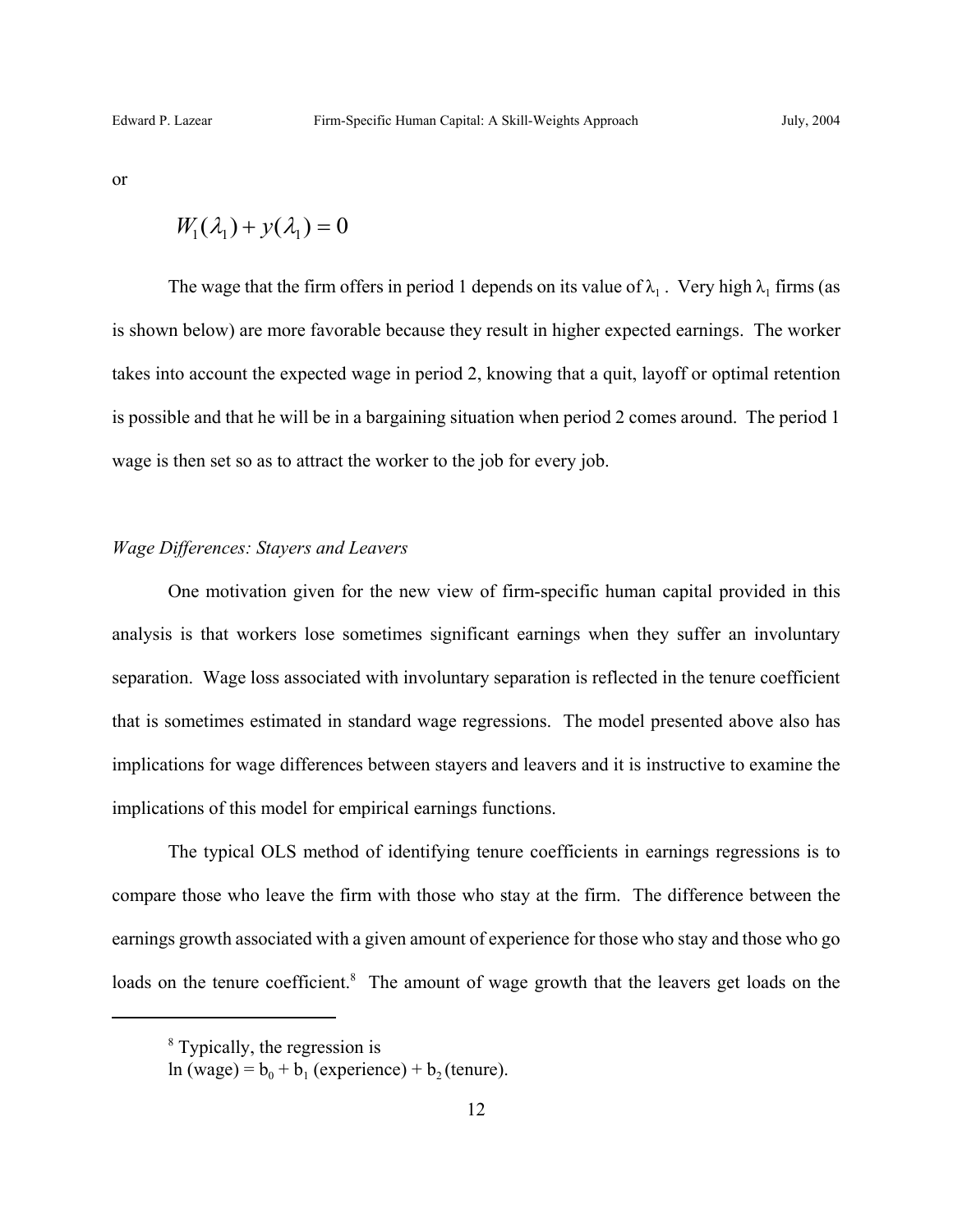experience coefficient.<sup>9</sup>

Since period 1 wages are the same for both leavers and stayers, all that is relevant is the difference between period 2 wages. For stayers, wages are set as the outcome to the period 2 bargain taking into account the alternative wage offer. Using (1), the expected wage among stayers at a firm with weight  $\lambda_1$  is

(5) 
$$
W_{\text{stay}} = B(\lambda_1) + \frac{1}{2} [\lambda_1 + E(\lambda_j^* \lambda_j \langle \lambda_1)] [A(\lambda_1) - B(\lambda_1)]
$$
 if  $\lambda_1 \text{ $} \text{ $} \lambda^*$ 

and

$$
= B(\lambda_1) + \frac{1}{2} [\lambda_1 + E(\lambda_j^* \lambda_j > \lambda_1)][A(\lambda_1) - B(\lambda_1)] \text{ if } \lambda_1 < \lambda^*
$$

where  $\lambda_j$  is the weight at the firm from which the worker receives an offer in the period 2. Recall that  $\lambda^*$  is defined as that value of  $\lambda$  such that A=B from the first-order conditions. The expected wage among quitters is

(6) 
$$
W_{\text{quit}} = B(\lambda_1) + \frac{1}{2} [\lambda_1 + E(\lambda_j^* \lambda_j > \lambda_1)][A(\lambda_1) - B(\lambda_1)]
$$
 if  $\lambda_1 \text{ s.t.}$ 

and

$$
B(\lambda_1) + \frac{1}{2} [\lambda_1 + E(\lambda_j \lambda_j \langle \lambda_1 \rangle)] [A(\lambda_1) - B(\lambda_1)] \text{ if } \lambda_1 \langle \lambda^* \ .
$$

Finally, there are those who are laid off whose wages are

(7) 
$$
W_{\text{layerff}} = \frac{1}{2} \left( \left( \lambda \mathbf{A}(\lambda_1) + (1 - \overline{\lambda}) \mathbf{B}(\lambda_1) \right) \right)
$$

Those who stay 1 period have

 $\ln(wage) = b_0 + b_1 + b_2$ .

Those who leave and take a new job have

 $ln (wage) = b_0 + b_1$ .

The difference between the wages of stayers and leavers is therefore  $b_2$ , the tenure coefficient.

<sup>9</sup> Topel (1991) uses a somewhat different method, bounding the tenure coefficient by using within-firm and between-firm experience effects.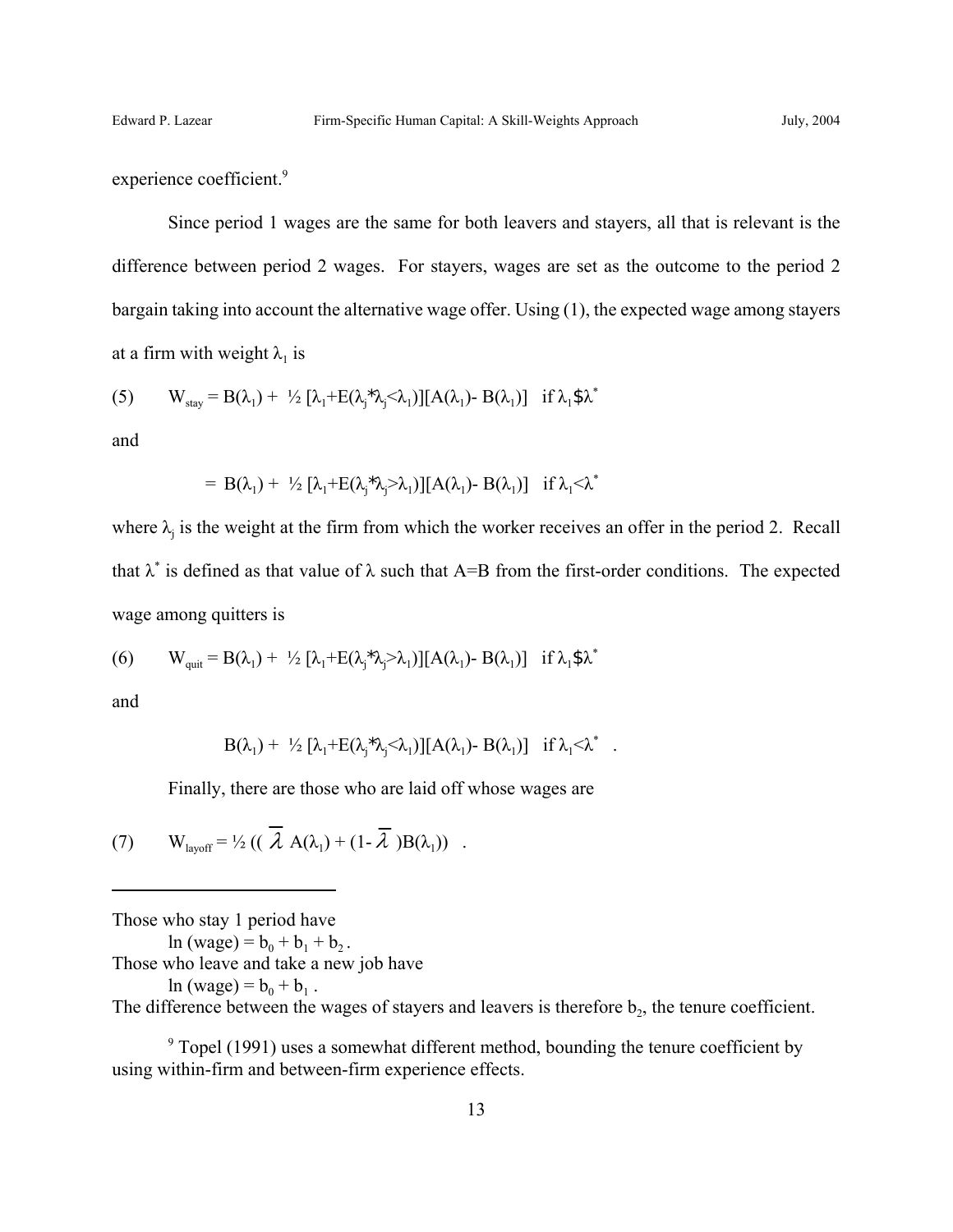A worker who quits a firm that has initial weight  $\lambda_1$  enjoys a wage gain. The expected value of that gain is derived by subtracting (5) from (6)

(8) Wage change = 
$$
\frac{1}{2} [E(\lambda_j^* \lambda_j > \lambda_1) - E(\lambda_j^* \lambda_j < \lambda_1)][A(\lambda_1) - B(\lambda_1)]
$$
 if  $\lambda_1 \ge \lambda^*$   
\n=  $\frac{1}{2} [E(\lambda_j^* \lambda_j > \lambda_1) - E(\lambda_j^* \lambda_j < \lambda_1)][B(\lambda_1) - A(\lambda_1)]$  if  $\lambda_1 < \lambda^*$ .

The expression in (8) is positive.

Similarly, the expected wage change among involuntary leavers is

(9) 
$$
W_{\text{layerff}} - W_{\text{stay}} = \frac{-B(\lambda_1)}{2} + \frac{1}{2} [\overline{\lambda} - \lambda_1 - E(\lambda_j^* \lambda_j < \lambda_1)][A(\lambda_1) - B(\lambda_1)] \text{ if } \lambda_1 \$ \lambda^* \}
$$

and

$$
= \frac{-B(\lambda_1)}{2} + \frac{1}{2} [\overline{\lambda} - \lambda_1 - E(\lambda_j^* \lambda_j > \lambda_1)][A(\lambda_1) - B(\lambda_1)] \text{ if } \lambda_1 < \lambda^*.
$$

A sufficient, although not necessary, condition for (9) to be negative is  $\lambda^* = \lambda$ .

## *Wage Loss and Turnover*

Is there always a loss associated with moving from the first firm to another? The empirical answer is no. Many job changes, especially voluntary ones, result in wage gain.

The traditional view of specific human capital, taken literally, does not permit wage increases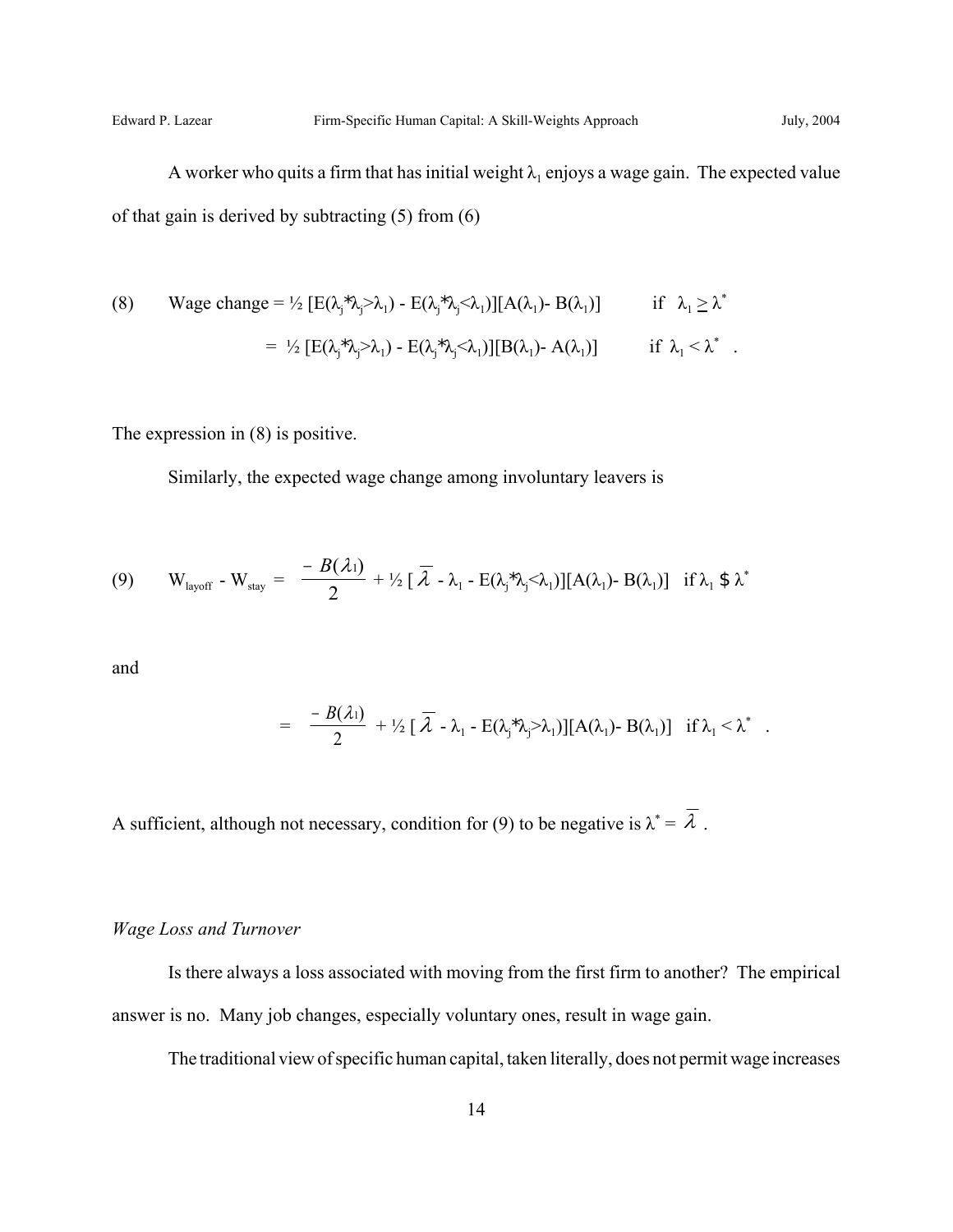with job change because human capital is either completely general or completely firm-specific. The specific capital has no value elsewhere. This is too literal an interpretation of the standard model, but the skill weights formulation allows for both wage loss and wage gain with job change and is exact in predicting the prevalence of each.

If all turnover were voluntary, then at any firm with a given  $\lambda$ , the quitters would be those who were lucky in finding an outside offer from a better  $\lambda$  firm. The wage among stayers at that firm would be lower than the wage of quitters, which could result in a negative tenure effect.<sup>10</sup>

Were all turnover involuntary, the wage change on turnover would be negative.<sup>11</sup> For all turnover to be involuntary in that no one would have quit from an A-favoring firm,  $\lambda_1 = \lambda_{\text{max}}$  (or  $\lambda_1$ )  $= \lambda_{\min} (\lambda_{\min} \ge 0)$  in B-favoring firms). Then  $E(\lambda_j | \lambda_j < \lambda_1) = \lambda$  and  $F(\lambda_1) = 1$ . Expected wage loss on leaving such a firm would be

$$
\frac{B(\lambda \max)}{2} + \frac{\lambda \max + \overline{\lambda}}{2} ((A(\lambda \max) - B(\lambda \max)) - \frac{\overline{\lambda}}{2} A(\lambda \max) - \frac{(1 - \overline{\lambda})}{2} B(\lambda \max))
$$

or

$$
\frac{B(\lambda \max)}{2} + \frac{\lambda \max}{2} (A(\lambda \max) - B(\lambda \max))
$$

 $10$  This is not necessarily true for the average because departures are disproportionally from "bad" firms, i.e., those with  $\lambda_1$  close to  $\lambda^*$ . Stayers are disproportionally located in extreme λ, high-wage firms, which could result in a positive tenure effect in OLS regressions, even among voluntary movers.

 $11$  It is possible that the turnover effect could be negative even for voluntary moves if workers who are not doing well at their current firm move to a firm that offers a lower current wage, but steeper transition.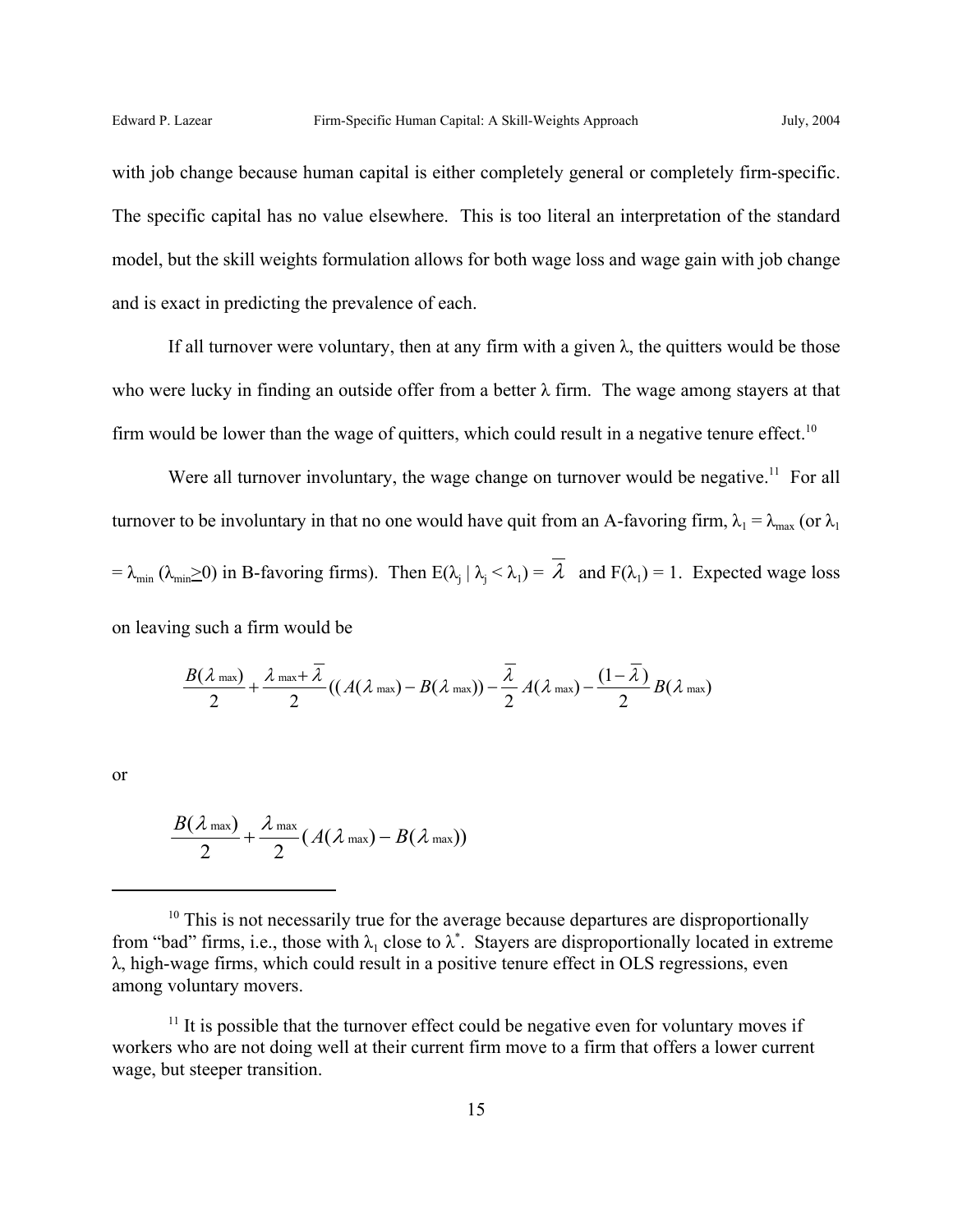which is necessarily positive.<sup>12</sup> If all turnover is involuntary in the sense that workers would not choose to move, then stayers do better than leavers.

Positive tenure coefficients in basic OLS regressions may well reflect significant involuntary turnover, at least among some groups of individuals.

#### *Idiosyncratic firms and unbalanced investment*

The pattern of investment is more unbalanced for workers whose initial job is at a firm with relatively idiosyncratic weights. Idiosyncratic weights induce workers to invest idiosyncratically.

Formally, an idiosyncratic firm is one defined as having  $\lambda$  that is far away from the mean. For A-favoring firms with  $\lambda_1 > \lambda^*$ , more idiosyncratic firms are those with higher values of  $\lambda_1 - \lambda^*$ . Since  $\lambda^*$  is given, this amounts to having high values of  $\lambda_1$ . It is now shown that A-B increases in  $\lambda$  for  $\lambda > \lambda^*$ .

First note from (3) and (4) that  $C_A + C_B = 1$ . It is also clear from the first order conditions that both A and B depend on  $\lambda_1$ . Convexity of the cost function implies that  $C_A$  and  $C_B$  are both increasing so the condition on the sum means that if B increases with  $\lambda_1$ , A must decrease with  $\lambda_1$ . To see that A increases and B decreases in  $\lambda_1$ , assume the opposite.

Consider some value of  $x>0$ . Eq. (2') above is net income and is the worker's maximand. After some manipulation it can be written explicitly as

(2') 
$$
Y(A,B,\lambda_1) = \frac{1}{2}(1-q)[\lambda_1A + (1-\lambda_1)B] + \frac{1}{2}[\overline{\lambda}A + (1-\overline{\lambda})B] - C(A,B)
$$

<sup>&</sup>lt;sup>12</sup> This is true because  $A \geq B$  by definition in A-favoring firms.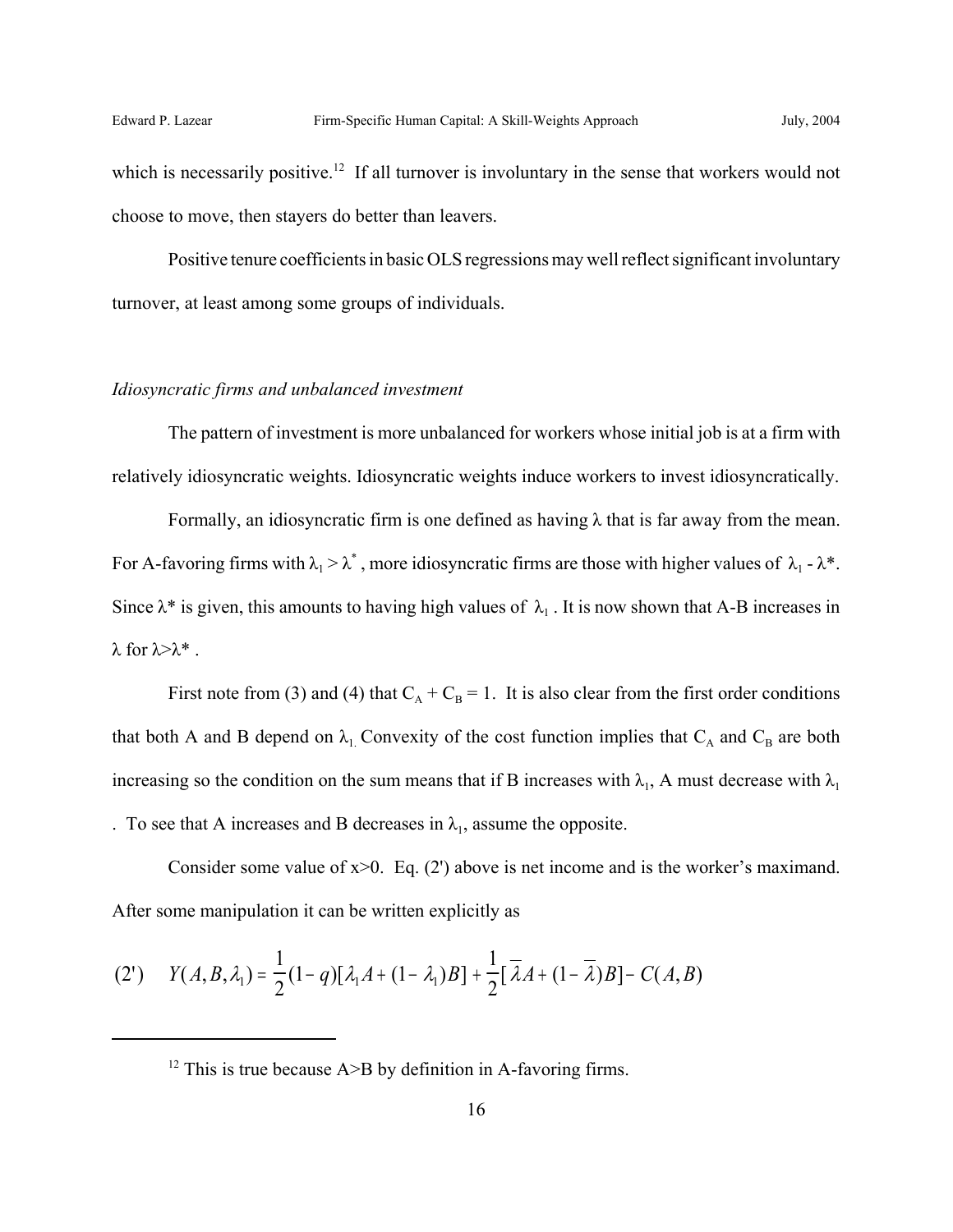Define A and B as optimal for  $\lambda_1$  and A\* and B\* as optimal for  $\lambda_1 + x$ . Using (2'), the difference

$$
Y(A,B,\lambda_1+x) - Y(A,B,\lambda_1) = \frac{1}{2} (1-q) (A-B)
$$
 and

Y( $A^*,B^*,\lambda_1+x$ ) - Y( $A^*,B^*,\lambda_1$ ) = ½ (1-q)( $A^*-B^*$ ). By assumption,  $A^*-B^*$  < A - B, which implies

that

$$
Y(A,B,\lambda_1+x) - Y(A,B,\lambda_1) > Y(A^*,B^*,\lambda_1+x) - Y(A^*,B^*,\lambda_1)
$$

or that

$$
Y(A,B,\lambda_1+x) + Y(A^*,B^*,\lambda_1) > Y(A^*,B^*,\lambda_1+x) + Y(A,B,\lambda_1)
$$

Optimality implies that

$$
Y(A^*, B^*, \lambda_1+x) > Y(A, B, \lambda_1+x)
$$

so

$$
Y(A,B,\lambda_1+x) + Y(A^*,B^*,\lambda_1) > Y(A,B,\lambda_1+x) + Y(A,B,\lambda_1)
$$

which means

$$
Y(A^{\boldsymbol *},\!B^{\boldsymbol *}\!,\!\lambda_l)~\!>~Y(A,\!B\!,\!\lambda_l)
$$

contradicting the definitions of  $A^*$ ,  $B^*$ , A and B. Therefore, A-B cannot decrease when  $\lambda$  rises. Since one must rise and one must fall, it must be A that rises and B that falls so the difference between A and B increases as  $\lambda_1$  rises.

This also implies that A>B  $\text{ce}\lambda > \lambda^*$  because once A>B, the proof above implies that A must increase and B must decrease in  $\lambda$ . Obviously, the proof could have been reversed to show that for  $\lambda_1<\lambda^*$ , decreases in  $\lambda_1$  favor B over A.

The implication is that firms that have more idiosyncratic technology also induce more idiosyncratic investment by their workers. The unbalanced investment that workers make at unusual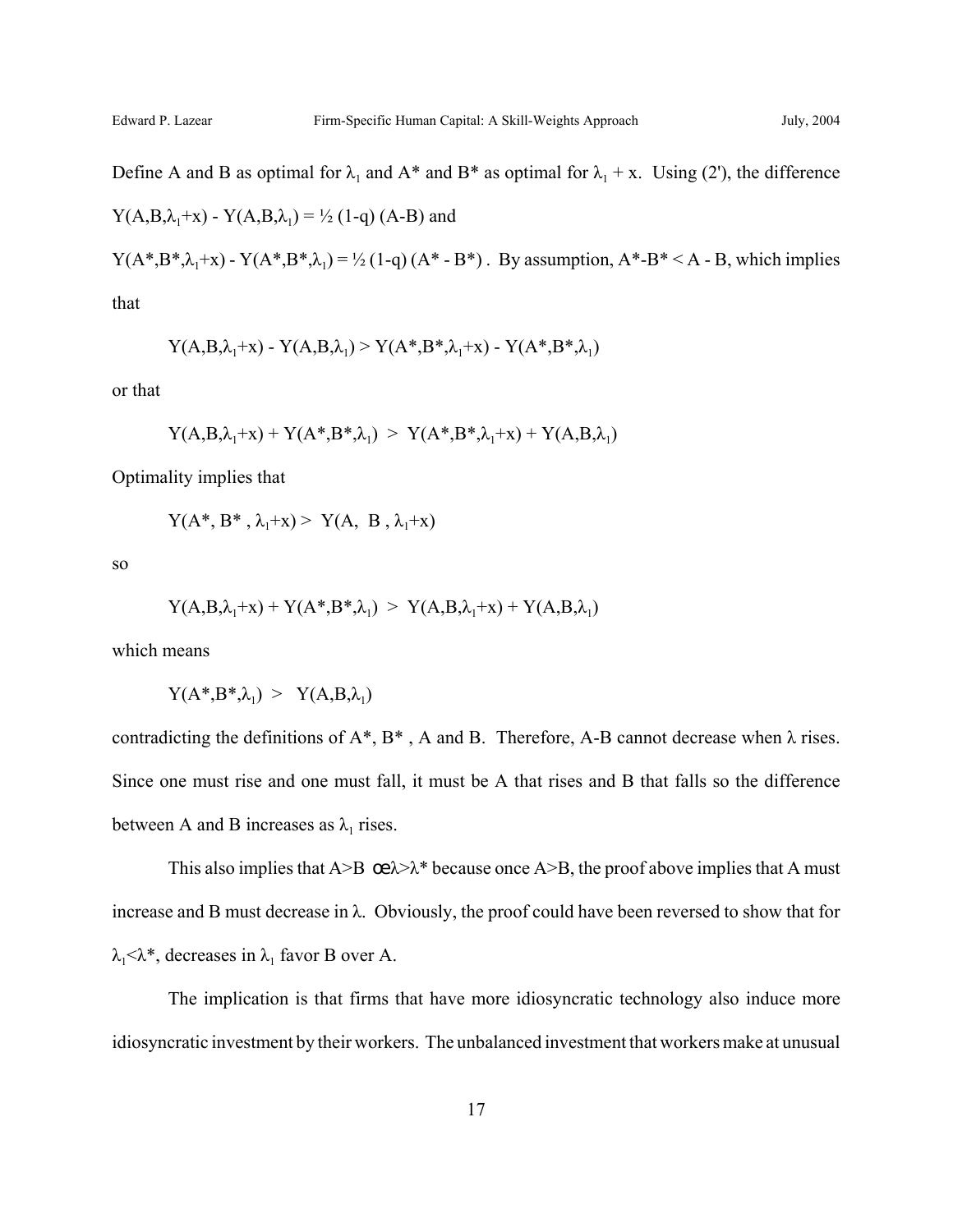technology firms affect the rest of their careers by altering the wages at the current firm, their alternatives and therefore their decisions to stay or quit.

#### Implications of the Model

The traditional view of firm-specific capital is merely a special case of this approach. Let each firm j have a factor  $a_j$  with an identical positive weight associated with it. Let all firms k..j have weight zero on that factor. Suppose also that there is another factor, b, to which all firms attach positive (and the same) weight. Then, the traditional view of general and firm-specific human capital is captured by this specification where b is general and each  $a_i$  is firm-specific capital. Because the traditional view is a special case, all of the implications of the traditional view must also be implications of the skill-weights approach. In what follows, additional implications are drawn out.

#### *Market Thickness*

One implication of the skill-weights view of human capital that is less obvious under the traditional view is that wage loss associated with job turnover is greater in very thin markets than in very thick markets. As is made clear in this section, the definition of firm-specific human capital is endogenous. As markets become very thick, investments that would otherwise be viewed as firmspecific become more general. Also, as markets become thick, the individual undertakes investment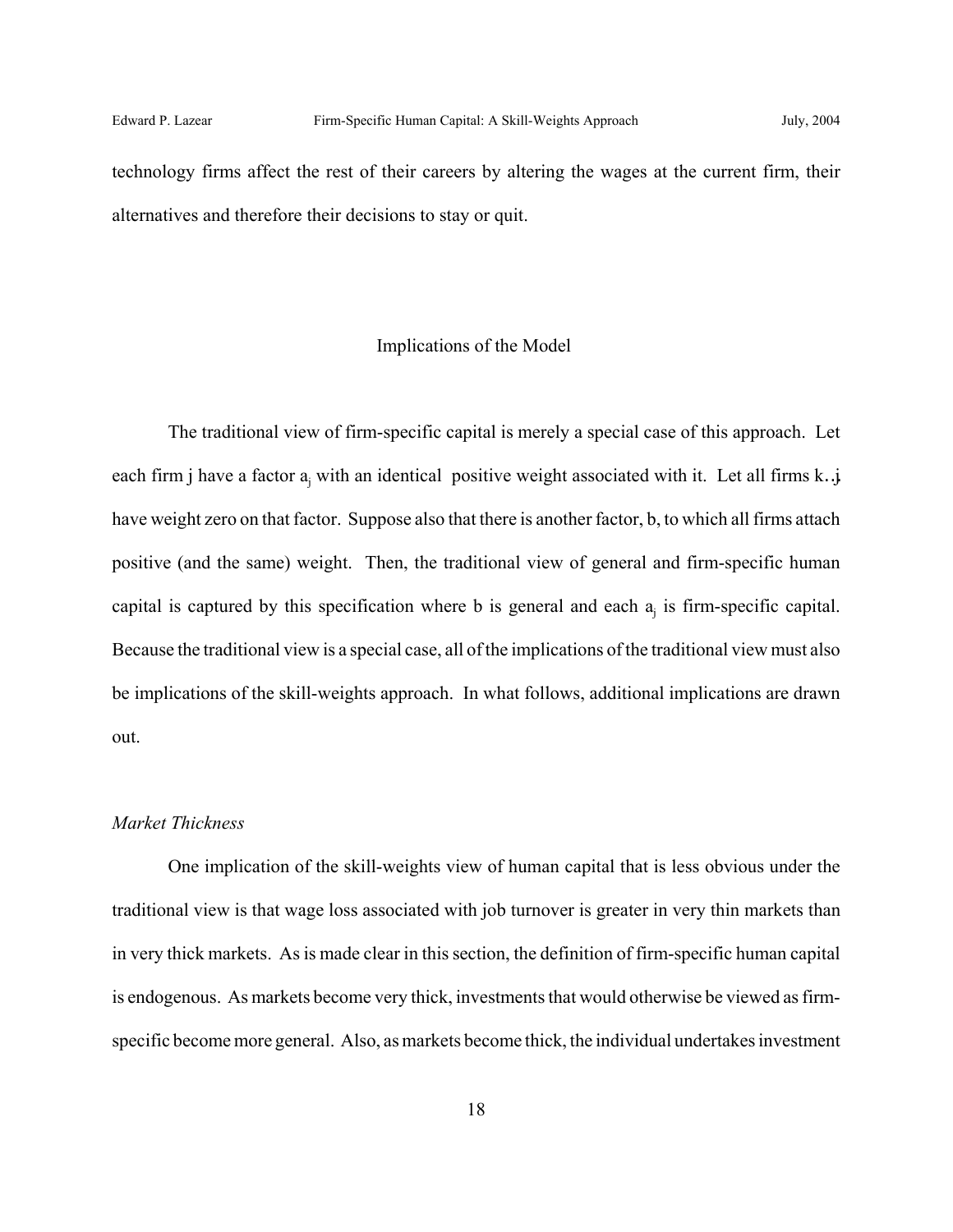strategies that are closer to the strategy that would prevail in the absence of any involuntary mobility.

An increase in market thickness is modeled here as allowing more offers. The model above assumes that before the work period begins, the worker gets a new draw of  $\lambda$ . A thicker market is represented as one where the worker gets multiple independent draws of λ before the work period and can select the job that best suits his prior investment strategy. There are two key results in this section. First, as the market gets extremely thick, investment becomes idiosyncratic, i.e., A-B increases to its limiting value. Second, and despite this, as the market thickens, the wage loss associated with separation declines. Workers lose less when they change jobs in thick market than when they change jobs in thin ones.

Define z / z (n) as the expectation of the maximum value of  $\lambda$  given n draws, so z is the expectation of the highest order statistic. Further, define s/s(n) as the expectation of the second highest order statistic given n draws. The probability that the current weight  $\lambda_1$  exceeds all n draws is  $F(\lambda_1)^n$  so expected earnings in (2) is now given by

(2") 
$$
y(\lambda_1) = F(\lambda_1)^n (1-q) E(W_{\text{stay}}) + [1 - F(\lambda_1)^n](1-q) E(W_{\text{qui}}) + q E(W_{\text{layoff}}) - C(A(\lambda_1), B(\lambda_1))
$$

The worker stays when then  $\lambda_1$  > z(n) so the threat for stayers is their best alternative, which is z(n). Among leavers, z(n) exceeds  $\lambda_1$ . It is possible that  $\lambda_1$  is the next highest value of  $\lambda$  obtained,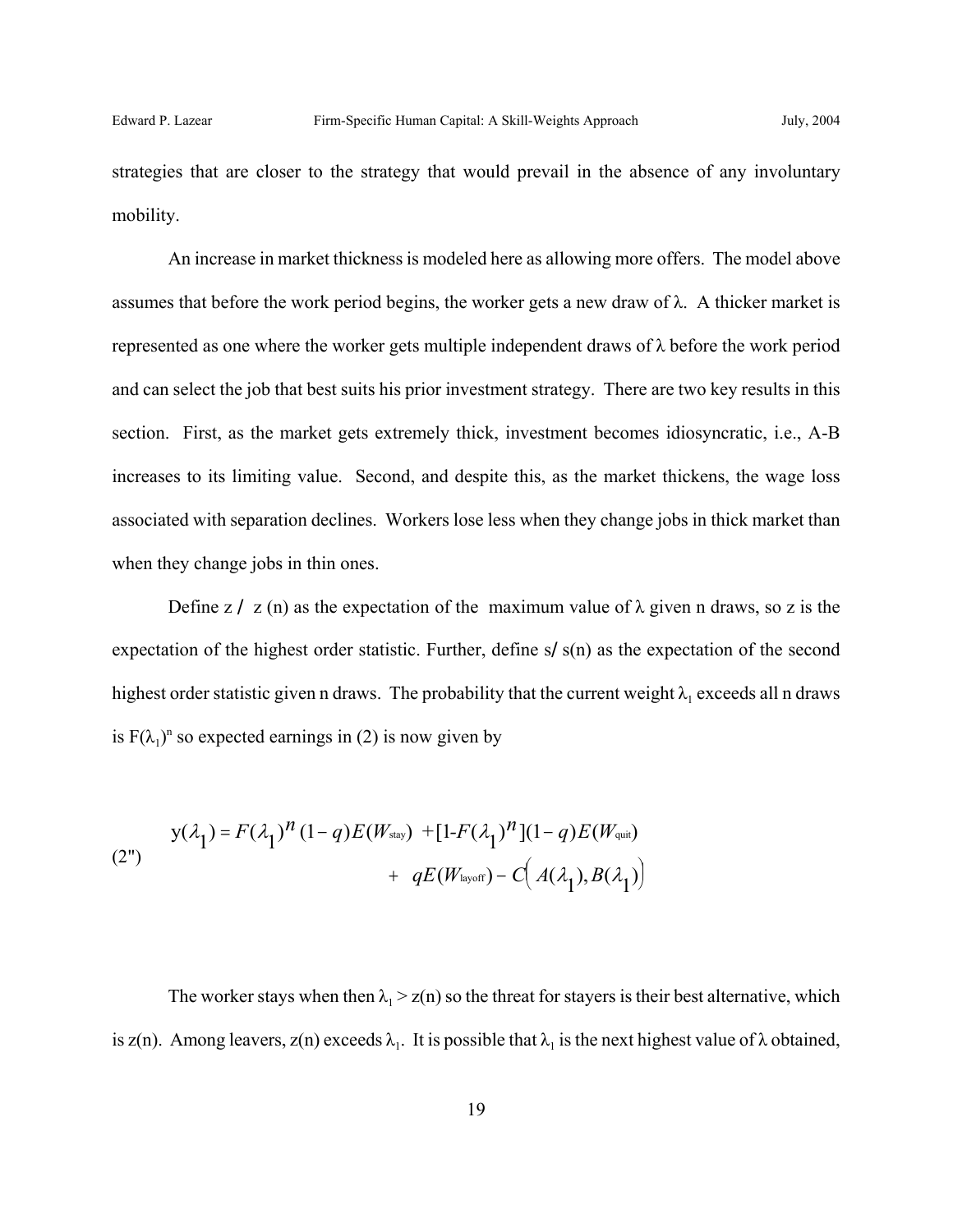but more often, the second order statistic will be the threat level among leavers. Still, it is  $max[s(n), \lambda_1]$  that is the relevant alternative for voluntary leavers. Finally, those who are laid off have their wage bargain set by the highest and second highest order statistics, so  $z(n)$  and  $s(n)$  are relevant.

As is intuitively obvious, expected income, eq. (2"), increases in thickness of the market. The more offers the better. Formally, note that for a given A, B, an increase in n raises the expected wage of both stayers and quitters. Second, differentiate (2") with respect to n to obtain

$$
\mathbf{M} / \mathbf{M} = \mathbf{F}(\lambda_1)^n \ln[\mathbf{F}(\lambda_1)] (1-q) [\mathbf{E}(W_{\text{stay}}) - \mathbf{E}(W_{\text{quit}})]
$$

which is positive because  $ln[F(\lambda_1)]$  and  $[E(W_{\text{stay}}) - E(W_{\text{quit}})]$  are both negative. Finally, allowing A and B to vary optimally can only increase y. Therefore, expected net income increases in market thickness.

The most significant implication is that wage loss reflected in the tenure coefficient declines as market thickness increases.

In the thinnest possible market, there are no alternative offers and no voluntary departures. The worker's fall back position is simply the value of leisure, normalized to 0. Then, the tenure effect reflects and the average wage among those who are not laid off minus the wage (here zero) of those laid off or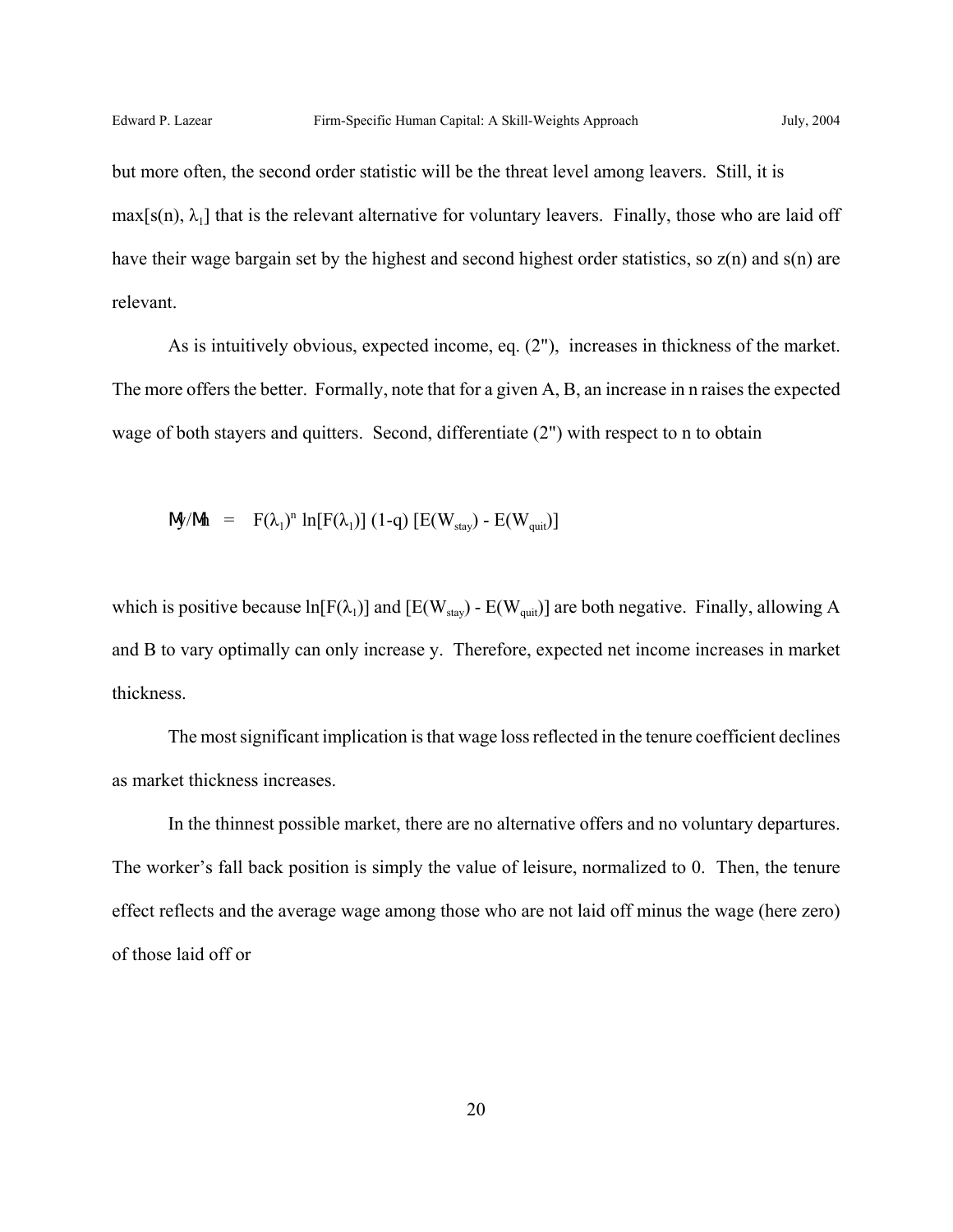$$
Wage Loss|_{n=0} = E\left\{\frac{\lambda_1}{2}A(\lambda_1) + \frac{1-\lambda_1}{2}B(\lambda_1)\right\} > 0
$$

because the bargaining wage splits the difference between output and zero.

At the other extreme, as n 6 4, the worker is certain to get an outside value of  $\lambda$  that not only dominates the current one, but also is the upper support of the distribution. So  $z(n)=\lambda_{max}$ . The same logic implies that  $s(n) = \lambda_{max}$ . Every worker, whether a quit or layoff, leaves the initial firm for another firm that has the best possible value of λ. The only workers who stay with the firm are those who have drawn maximum (or minimum) values of  $\lambda$  in their initial firm. Thus, wages of stayers and leavers are given by

$$
(\lambda_{\max} A(\lambda_{\max}) - [1 - \lambda_{\max} B(\lambda_{\max})).
$$

Because the worker knows that he will be able to obtain  $\lambda = \lambda_{\text{max}}$ , he invests completely idiosyncratically, focusing on A to the detriment of B (or vice versa). Despite idiosyncratic investment, the wage loss for movers is necessarily zero because wages are the same for both stayers and leavers, voluntary or involuntary. There is no wage loss on changing firms.

In very thin markets, the wage loss associated with an involuntary move is positive, whereas loss in very thick markets is zero. When thickness of the market increases, investment in human capital, although unbalanced, is not firm-specific. Each skill taken by itself can always find a use in another firm, and as market thickness increases, the chances of finding a firm that uses skills in a less unfavorable combination also increases. It is in this sense that the definition of specific capital is endogenous. Wage loss reflecting the inferior skill weights that the worker expects to encounter in thin markets is smaller in thick markets, where better skill weights can be found.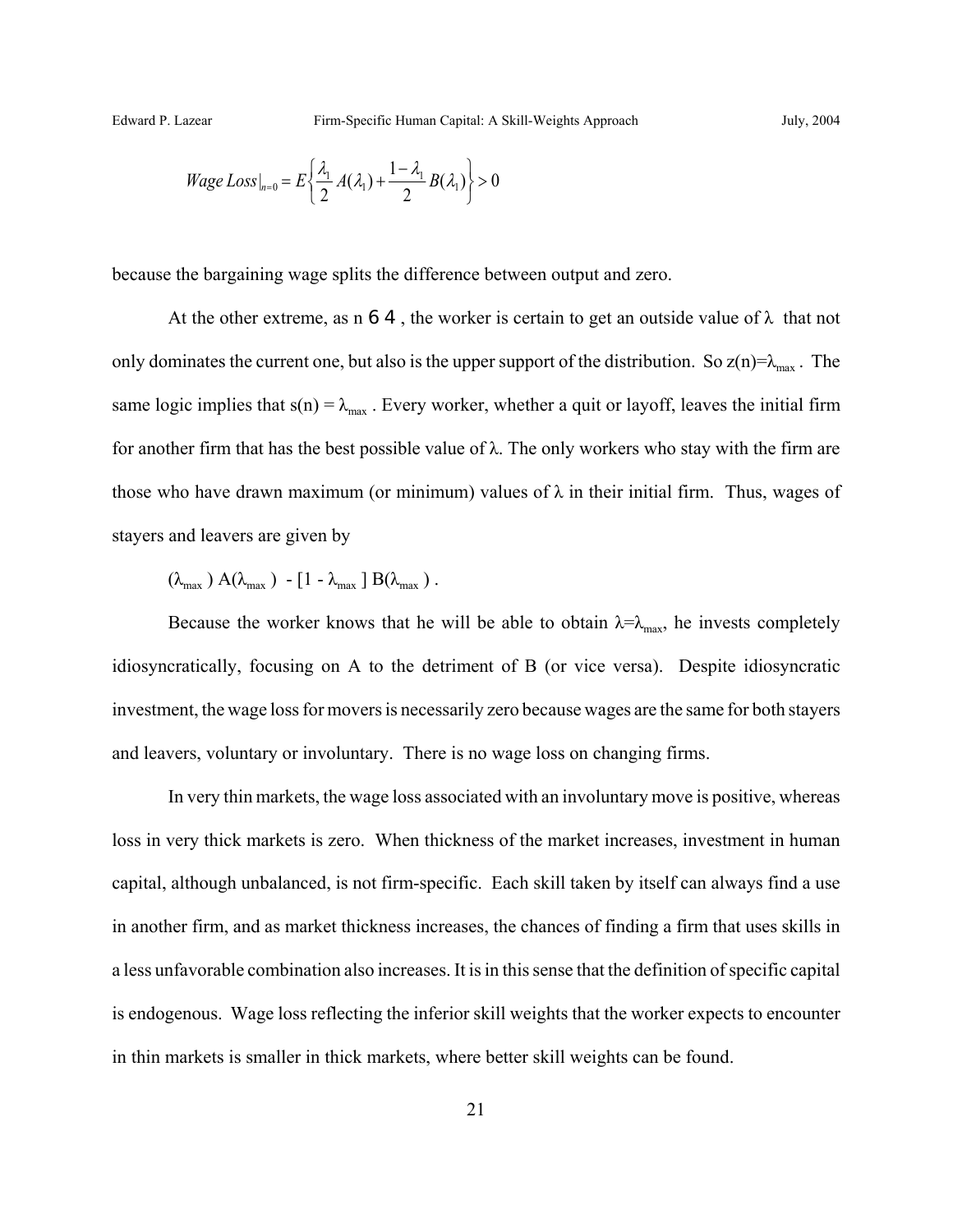The number of offers that a worker receives depends not only on the number of vacancies, but also on the number of other workers searching for a job. The analysis in this section has implications for business cycle downturns, when there are many searchers and few vacancies. During downturns, the wage loss associated with an involuntary termination should be greater than during booms because the ability to find a firm with favorable weights is reduced during downturns.

More to the point, Jacobson, LaLonde and Sullivan (1993) find that wage loss associated with mass layoffs is greater than wage loss associated with other displacement. When there are mass layoffs, many workers with the same (or similar) prior investment patters are looking for jobs in other firms with like skill weights. The number of offers, n, per worker is lower, markets are thinner for those who are subject to mass layoffs, and the probability of finding a firm with favorable skill weights is reduced. As such, individual displacement should, on average, be associated with less wage loss than mass layoff, which is consistent with their findings.

Under the traditional notion of specific human capital, the thickness implication is less obvious, if present at all. When specific human capital takes the form of learning who does what in a firm, it is unclear why having more firms in a market would make such knowledge more general.

#### *Skill-Weights and Matching*

The skill-weights interpretation is also consistent with the matching view of the labor market.<sup>13</sup> Think of a worker as being endowed with some vector of skills,  $(A_0, B_0)$ . Output is

 $13$  Jovanovic (1979a, b).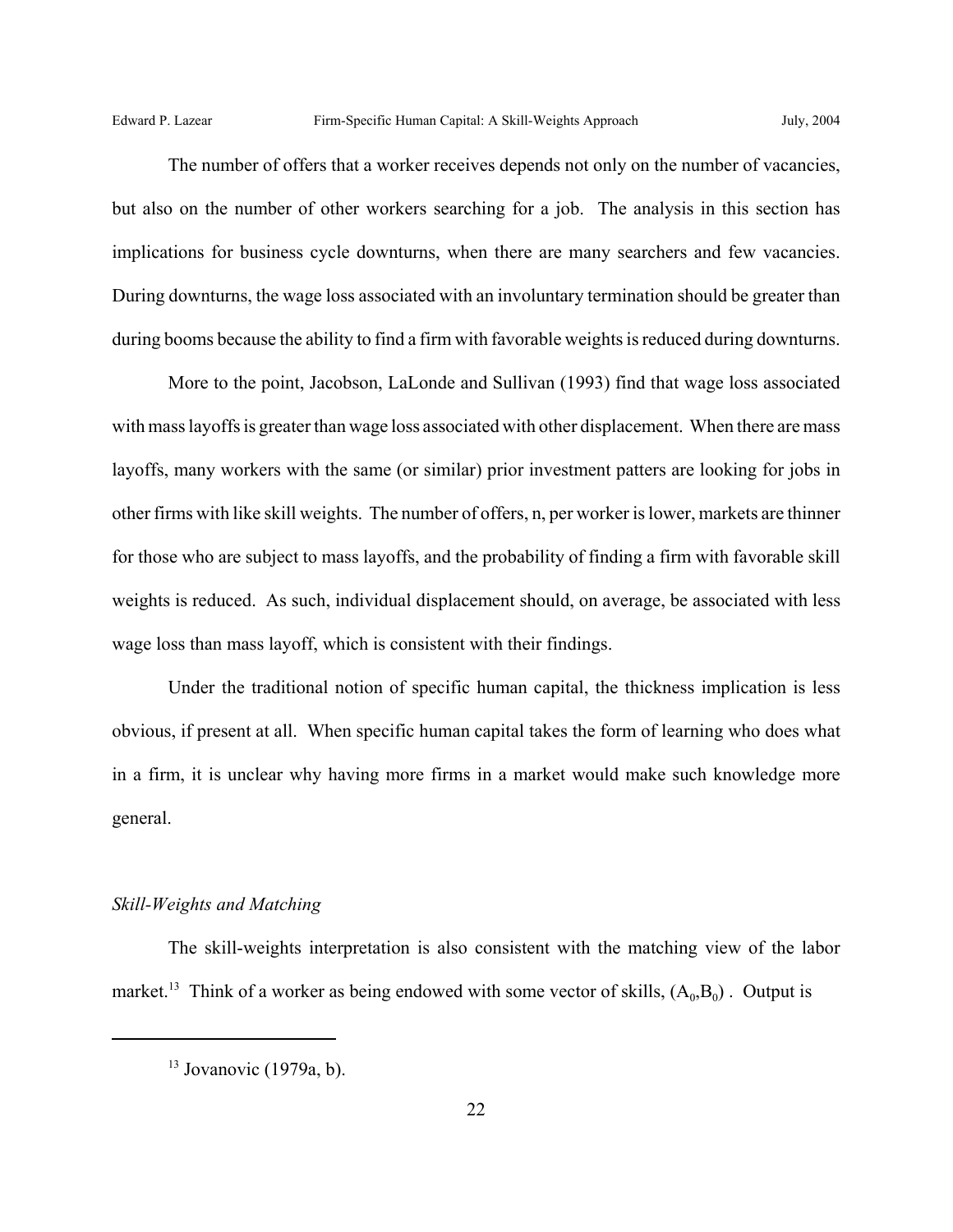$$
Output = \lambda_1 A_0 + (1 - \lambda_1) B_0,
$$

and the derivative with respect to  $\lambda_1$  is

$$
\frac{\partial Output}{\partial \lambda_1} = A_0 - B_0
$$

which carries the sign of A<sub>0</sub> - B<sub>0</sub>. Matching consists of finding a firm with the highest  $\lambda_1$  if  $A_0 - B_0 > 0$  and finding a firm with the lowest  $\lambda_1$  if  $A_0 - B_0 < 0$ .<sup>14</sup>

The notion behind matching is that an individual has a set of skills that fit better in some firms than others. Unlike traditional specific human capital, there is no presumption in matching that the worker learns the specific skills that make him a good match with a firm. Instead, in the matching story, the worker has an endowed set of skills and those skills are better suited to some firms than to others. A reasonable interpretation of matching is that the value placed on skills that the individual possesses differs across firms. Thus, the skill-weights interpretation is not only consistent with matching, but seems a natural view of it.

A variant of the matching story has workers endowed with different cost functions rather than different levels of A and B. Some workers are relatively good at acquiring A, whereas others are relatively good at acquiring B. Under this interpretation, matching consists of finding a firm that

<sup>&</sup>lt;sup>14</sup> Heckman and Sedlacek (1985) and Heckman and Scheinkman (1987) consider a linear multifactor model that has some similarities to the one in this paper. Heckman and Sedlacek estimate an extended Roy model, where workers have different characteristics and sort to various sectors. They refer to "sector specific capital." Their emphasis is on sorting and estimating prices across the sectors. Sorting in their model relates closely to that considered in Willis and Rosen (1979). Heckman and Scheinkman also use a model with linear technology and different skills. Their focus is on describing conditions under which characteristics are uniformly priced across sectors and testing the validity of uniform pricing.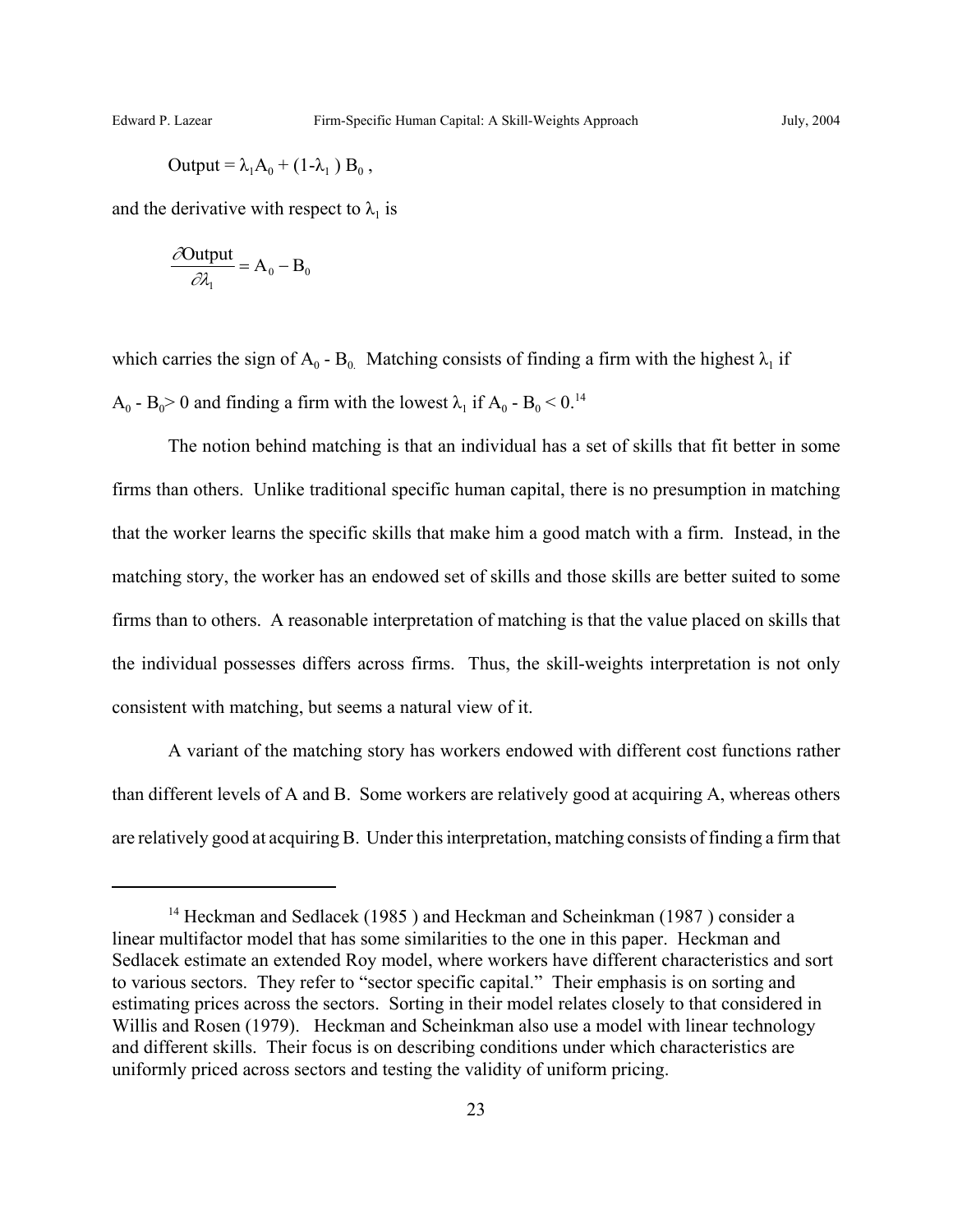favors the skill that the worker is better at acquiring.

Matching implies that turnover declines with tenure, a result that is implied by the skillweights approach as well.<sup>15</sup> Suppose that some workers are endowed with more A than B, and some with more B than A (or equivalently, with cost functions that favor one or the other factor). If workers are limited in their choice of initial firm, then workers who favor B move to firms with lower λ and those who favor A move to firms with higher λ. As a result, more sorting occurs earlier in the career and turnover declines with tenure, even within a given firm. The formal analysis follows.

Consider a firm j with  $\lambda_j$  that exceeds the median level of  $\lambda$ . Then  $F(\lambda_j) > \frac{1}{2}$ . Let  $\alpha$  of the population have  $A_0 > B_0$  and 1- $\alpha$  have  $B_0 > A_0$ . Workers receive one offer per period, so those who are just entering the labor force take whichever job they are offered. (In fact, any search technology that allows for some who have  $B_0 > A_0$  to end up at firms with  $\lambda$  greater than the median value will suffice, but this structure is the easiest.)<sup>16</sup> Then the proportion of new employees at every firm are initially  $\alpha$  and (1-α), respectively.

There are three types of turnover in the initial period. First, there is exogenous turnover,

<sup>&</sup>lt;sup>15</sup>See the firm-based studies such as Lazear (1992), or the newer studies that make use of country-wide data at the firm level, e.g., see a number of different country studies contained in Lazear and Shaw (2004).

<sup>&</sup>lt;sup>16</sup>If workers obtained a signal on  $\lambda$ , say,  $\hat{\lambda} = \lambda + \nu$ , where v is a noise term, then the

proportion of A's at a given firm would depend on the firm's  $\lambda$ . High  $\lambda$  firms would get mostly A types and low  $\lambda$  firms would get mostly B types, with firms with  $\lambda$  close to the mean (or median) getting a mixture. As search technology improves, the proportion of A types at the firms with high λ values increases, but unless search is perfect, it will always be true that there are some Btypes at the high  $\lambda$  firms. This is all that is necessary for the derivation in the text to hold.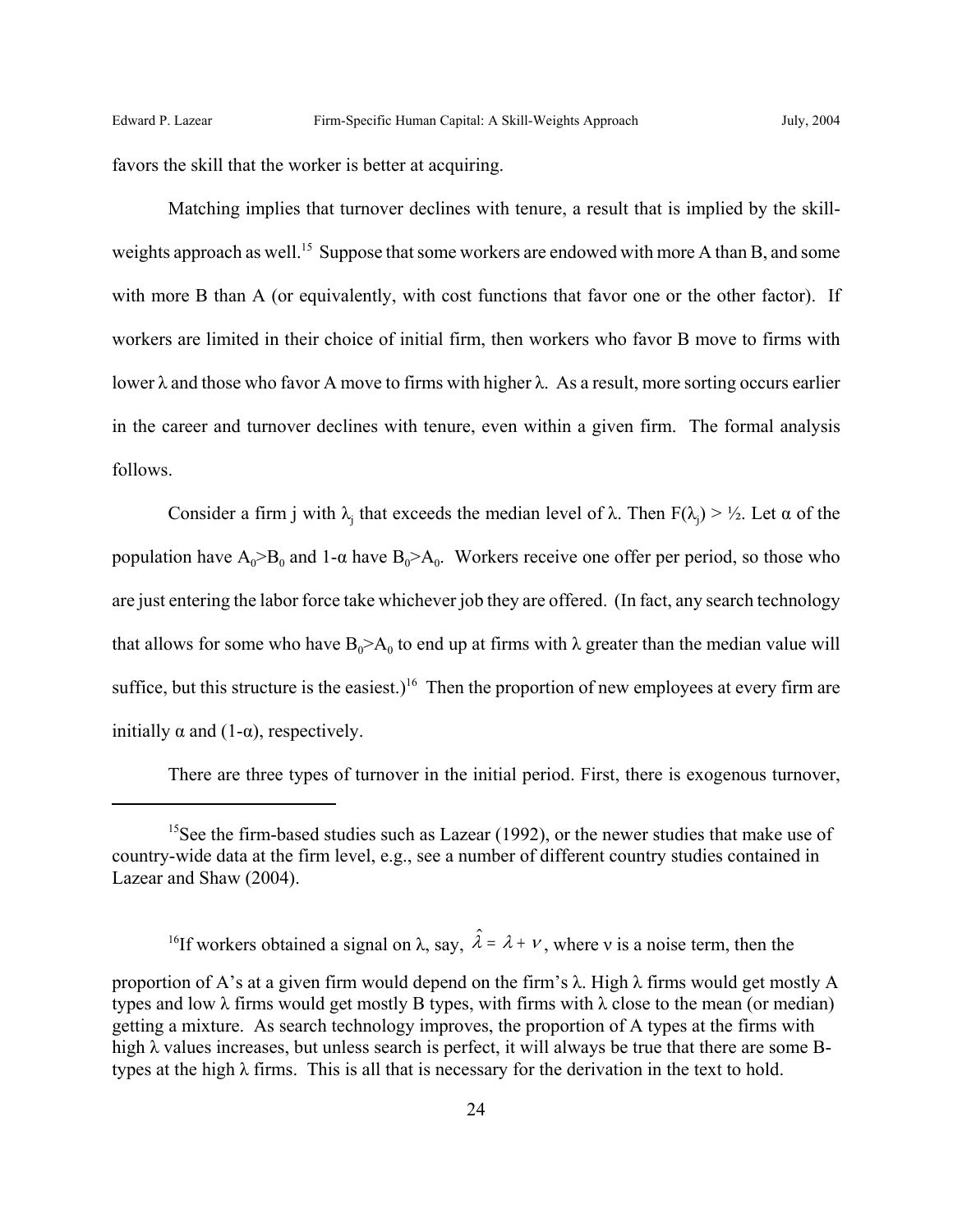which occurs with probability q. Of those who do not leave involuntarily, those who have  $A_0 > B_0$ , leave if they encounter a  $\lambda > \lambda_j$ . This occurs with probability 1-F( $\lambda_j$ ). Those who have B<sub>0</sub>>A<sub>0</sub> leave if they encounter  $\lambda < \lambda_j$ , which occurs with probability  $F(\lambda_j)$ . Thus, the turnover rate from firm j of those who are in their first period of work with the firm is

$$
\gamma_0 = \alpha(q + (1 - F(\lambda_j))(1 - q)) + (1 - \alpha)(q + F(\lambda_j)(1 - q))
$$

As a result of selective turnover, the proportion of worker types with one period of tenure is no longer  $\alpha$  and 1- $\alpha$ . Instead, the proportion with  $A_0 > B_0$  is now

$$
p \equiv \frac{\alpha F(\lambda_j)}{\alpha F(\lambda_j) + (1 - \alpha)(1 - F(\lambda_j))}
$$

because of the original  $\alpha$  A-types,  $\alpha F(\lambda_j)(1-q)$  remain at the end of a period and of the B-types,  $(1-\alpha)(1-F(\lambda_j))(1-q)$  remain at the end of a period. Obviously, the proportion after one period with  $B_0$ >A<sub>0</sub> is 1-p. Thus, turnover during period 1 is then

$$
\gamma_1 = p [ q + (1 - F(\lambda_i)) (1 - q) ] + (1 - p) [ q + F(\lambda_i) (1 - q) ]
$$

It is now shown that  $\gamma_0 > \gamma_1$ .

Because  $\lambda_i$  is above the median,

$$
1-F(\lambda_j)\leq F(\lambda_j)\;.
$$

Also, note that  $p=a$  when  $F=$  1/2 and  $p>a$  when  $F>$  1/2. Since  $p>a$ ,

$$
(\alpha-p)(1-F(\lambda_j)) \geq (\alpha-p)F(\lambda_j)
$$

and

$$
(\alpha \text{-} p)(1-F(\lambda_j))(1-q) > (1-p-(1-\alpha)) F(\lambda_j) (1-q)
$$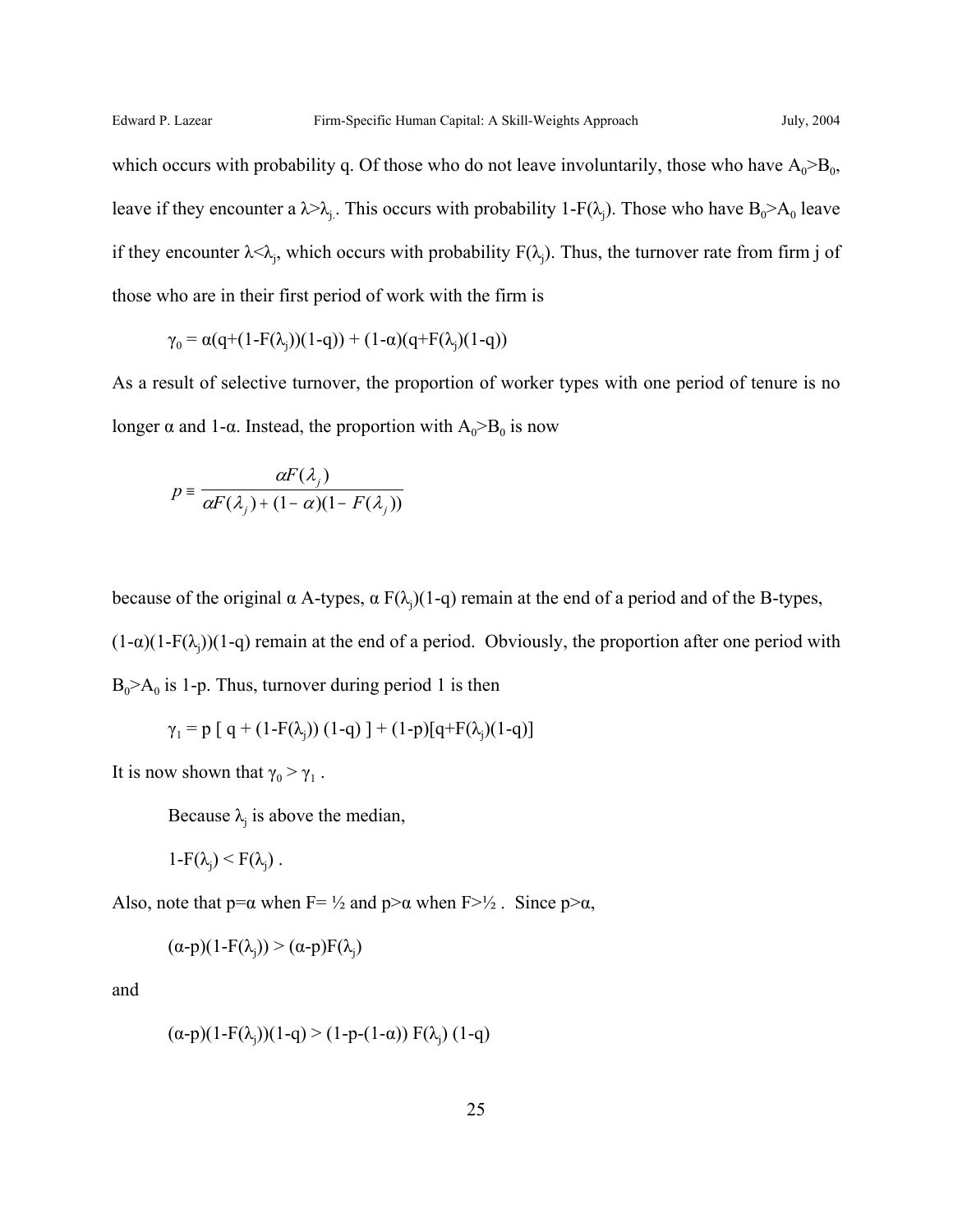which implies

$$
(11) \quad \alpha(1-F(\lambda_j))(1-q) + (1-\alpha)F(\lambda_j)(1-q) > p(1-F(\lambda_j))(1-q) + (1-p)(F(\lambda_j)(1-q)
$$

and that

$$
\alpha(q+(1-F(\lambda_j))(1-q)) + (1-\alpha)(q+F(\lambda_j)(1-q)) > p(q+(1-F(\lambda_j))(1-q)) + (1-p)(q+F(\lambda_j)(1-q))
$$

or that

 $\gamma_0 > \gamma_1$  .

An analogous proof shows that  $\gamma_0 > \gamma_1$  at firms that have  $\lambda$  less than the median value. These firms favor B-types and turnover declines with tenure as the A-types, who are more likely to quit, leave the firm.

#### *Quits, Layoffs, and Tenure*

There is an additional and related implication. Turnover can either be voluntary (quits) or involuntary (layoffs). The analysis of the last section implies that the ratio of quits to layoffs declines with tenure. Turnover early in a worker's career is disproportionately voluntary and late in the career, disproportionately involuntary.

The voluntary turnover rate in period zero is

$$
V_0 = \alpha (1 - F)(1 - q) + (1 - \alpha)F(1 - q)
$$

and in period 1 is

 $V_1 = p (1-F)(1-q) + (1-p)F(1-q)$ 

The ratio of voluntary turnover to total turnover is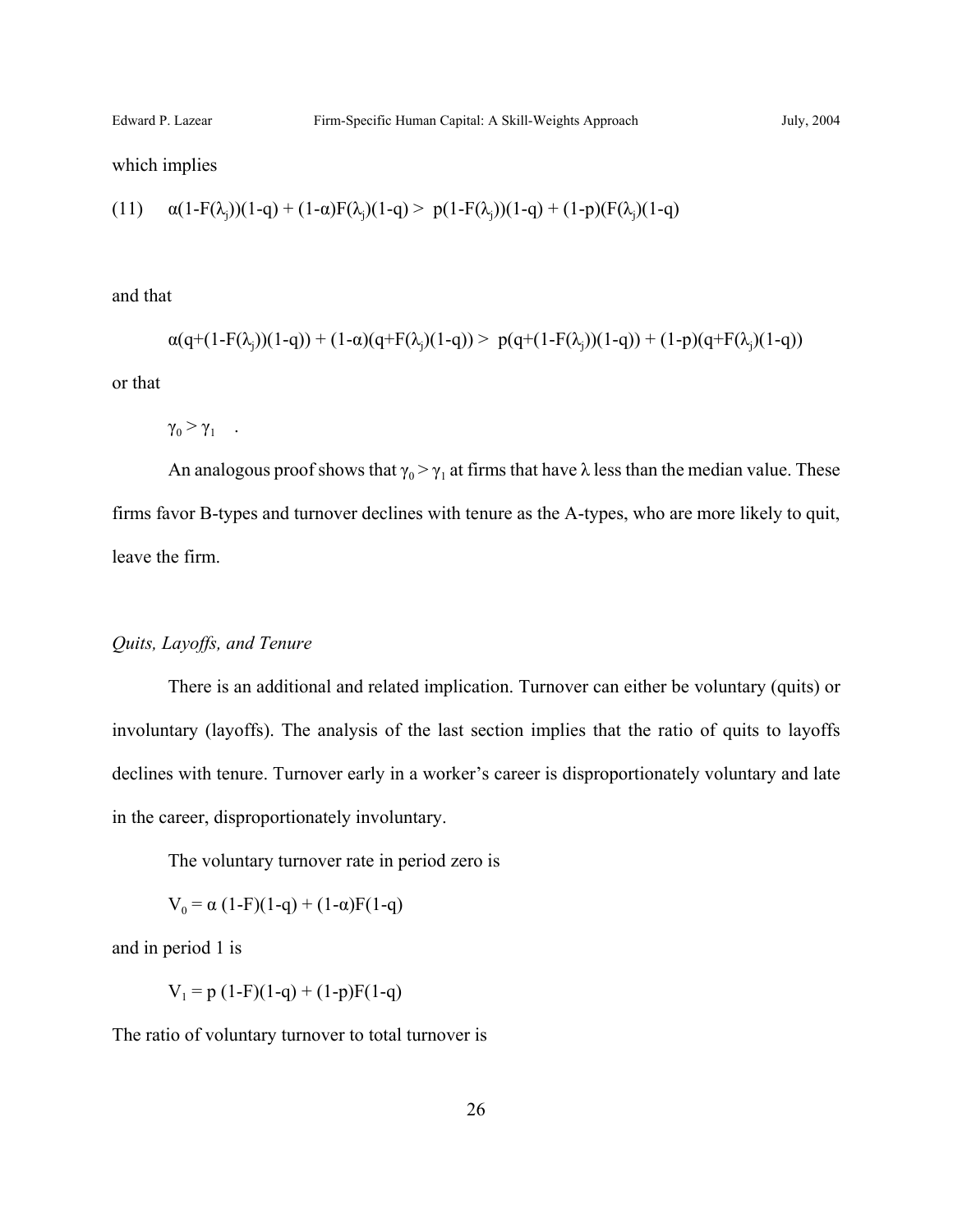$$
V_t / (V_t + q)
$$

with  $\text{MW} > 0$ . To show that the ratio of voluntary turnover declines with tenure, it is sufficient to show that  $V_1 < V_0$  which is exactly (11) above.

The intuition is that workers sort themselves out early in their careers, choosing the firms that have skill-weights that are best suited to their skills. Over time, there is less of this sorting to be done and so voluntary turnover becomes less frequent. As a result, a disproportionate amount of involuntary turnover occurs for older workers.

There is a long history of evidence that supports this point. Turnover among young workers is most likely to be a quit and results, on average, in wage increases. Turnover among older workers is most likely to be a layoff and results, on average, in wage decreases. This was first shown by Bartel and Borjas (1981).

## *Firms and Jobs*

Do skill weights relate to firms, industries or jobs? The answer is probably all three. Were skill weights measurable, a regression to explain them would likely reveal the importance of firm, industry and occupation effects.

Consider again the motivating example of the Silicon Valley start-up. The CEO in this firm must know java, tax and economics. But a software engineer can get by knowing mostly java and some tax, with very little economics. Even the software engineer knows more about tax than the typical software engineer, but his skills are more specialized in java programming than those of the CEO.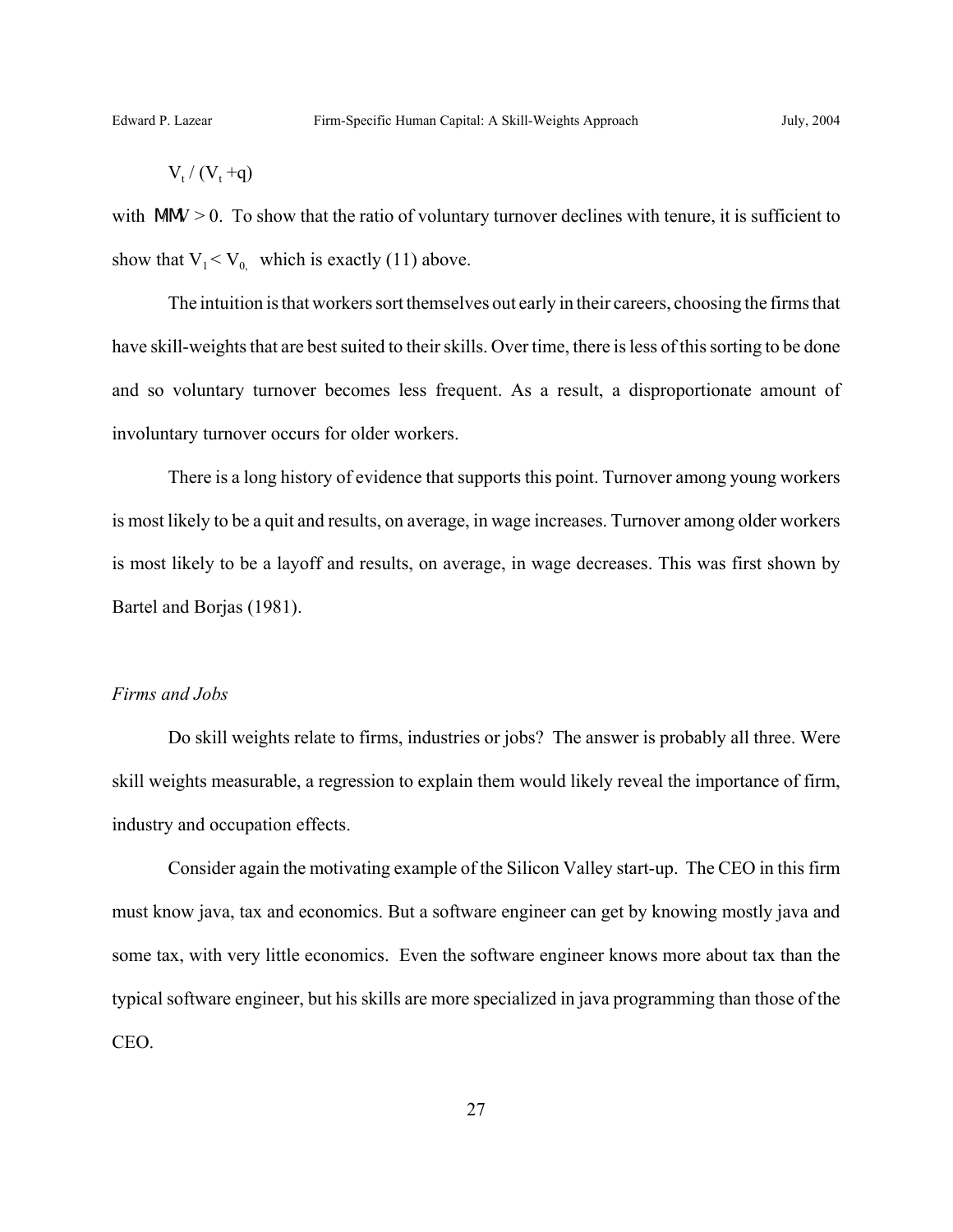Thus, one can think of the  $\lambda_i$  as being not only firm specific, but job and perhaps industry specific. For modeling purposes, virtually nothing is changed by expanding the view to include jobs. But at the empirical level, the distinction matters. It suggest, for example, that there may be firm effects that are important in explaining wage loss associated with involuntary turnover, but it also suggests that occupation might matter as well.

Once we begin to think of  $\lambda$  as being tied to jobs, the approach of Gibbons and Waldman (2004) becomes relevant. They model "task specific" human capital and argue that different jobs in the firm use different amounts of it. Promotions are performed in a way to minimize underutilization of task specific skills. This is not unlike selecting a new job in round two that has weights that favor the skills already acquired during period one.

## *Who Pays for General Training?*

One of the "puzzles" in the literature has been that some forms of training seem general, yet firms sometimes bear the cost of acquiring them.<sup>17</sup> Under the skill-weights view, it is natural that the firm would pay for at least some of the human capital that appears to be general. Take the example given earlier where a firm requires tax, economics and java programming. Because a worker who leaves the firm will almost certainly fail to find another firm that needs the skills in the same proportions, and because this imposes a wage cost on mobile workers, the worker is unwilling to bear the full cost of training. The firm finances some learning about taxes, economics, and java,

 $17$ This issue has attracted a good bit of attention in the literature, especially recently. Best known among recent contributions are Acemoglu and Pischke (1998) and Booth and Zoega (1999). Cappelli (2002) argues that this helps attract better workers to the firm.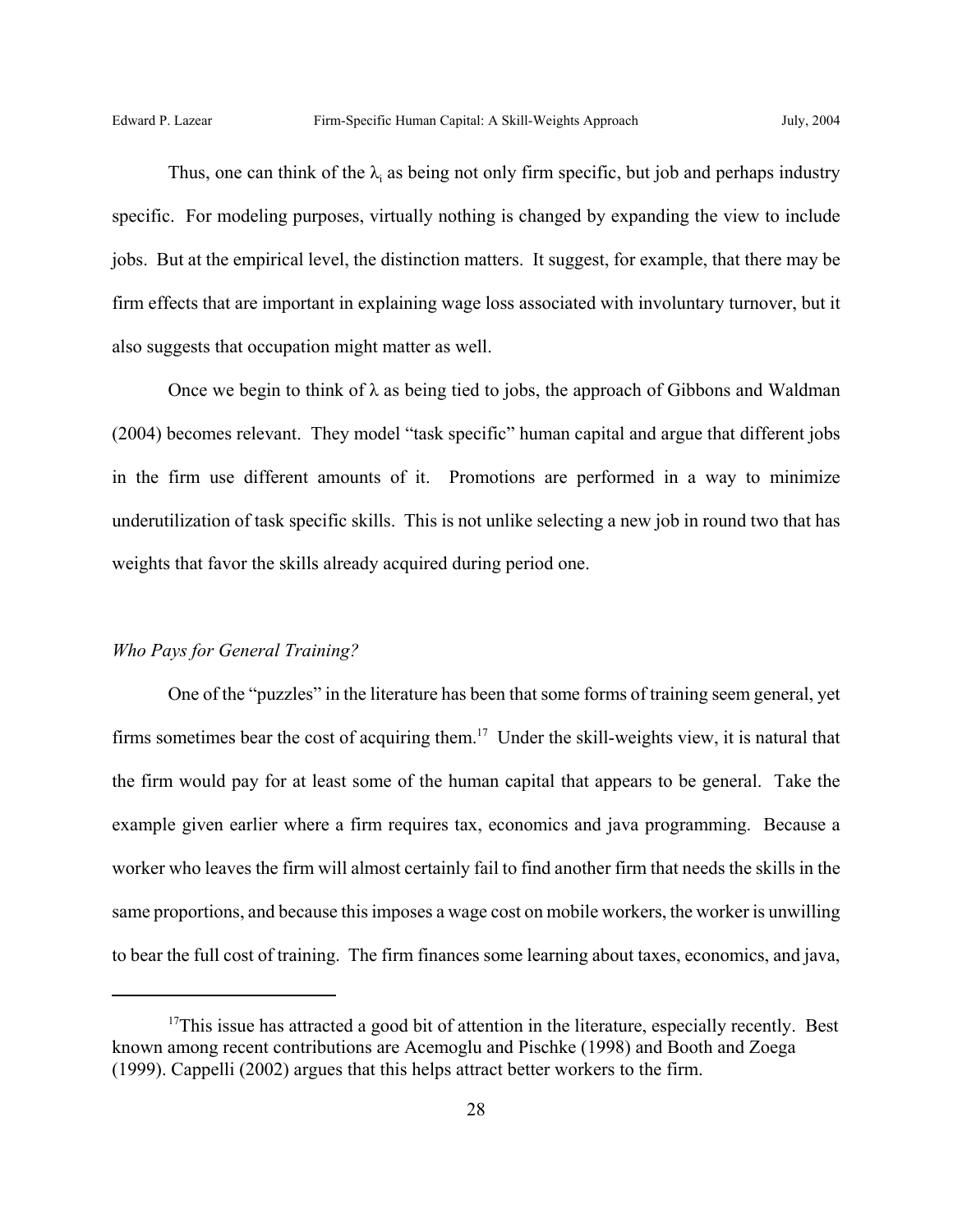even though each of these skills, taken separately, is completely general. Furthermore, the amount that a firm finances, through higher period one wages, depends on thickness of the market. When markets are very thin, workers are unwilling to bear as large a fraction of the cost because they expect to lose more on involuntary separation. This is reflected in higher  $W_1$  that corresponds to lower  $E(W_2|\lambda_1)$  associated with thinner markets.

#### An Extension: Endogenous Technology Choice

Even when workers receive only one offer in period 1, there are advantages to being a firm that has extreme values of  $\lambda$ . First, workers are more likely to stay in those firms because workers are less likely to find a firm that dominates. Second, the rent associated with production in high  $\lambda$ firms is higher. The proof follows.

Recall that expected net income is given by

$$
(2')\,y(\lambda_1)=\frac{(1-q)}{2}\big[\lambda_1A(\lambda_1)+(1-\lambda_1)B(\lambda_1)\big]+\frac{1}{2}\big[\overline{\lambda}A(\lambda_1)+(1-\overline{\lambda})B(\lambda_1)\big]-C\big(A(\lambda_1),B(\lambda_1)\big)
$$

Consider a firm with  $\lambda_1 > \lambda^*$ . Now fix A and B. Increasing  $\lambda_1$  increases y because A>B. Allowing A and B to vary with  $\lambda_1$  can only further increase y because the optimum values of A and B can produce no lower y than that obtained where A and B are fixed at previous values. Thus, y increases in  $\lambda_1$  for  $\lambda_1 > \lambda^*$ . An identical proof shows that y gets larger as  $\lambda_1$  decreases for  $\lambda_1 < \lambda^*$ .

The Nash (or virtually any) bargaining game played in period 2 implies that there is some rent splitting algorithm. As such, the firm would like to maximize the total rent and would therefore like to choose extreme values of  $\lambda$ . But if all firms did this, then either all firms would have identical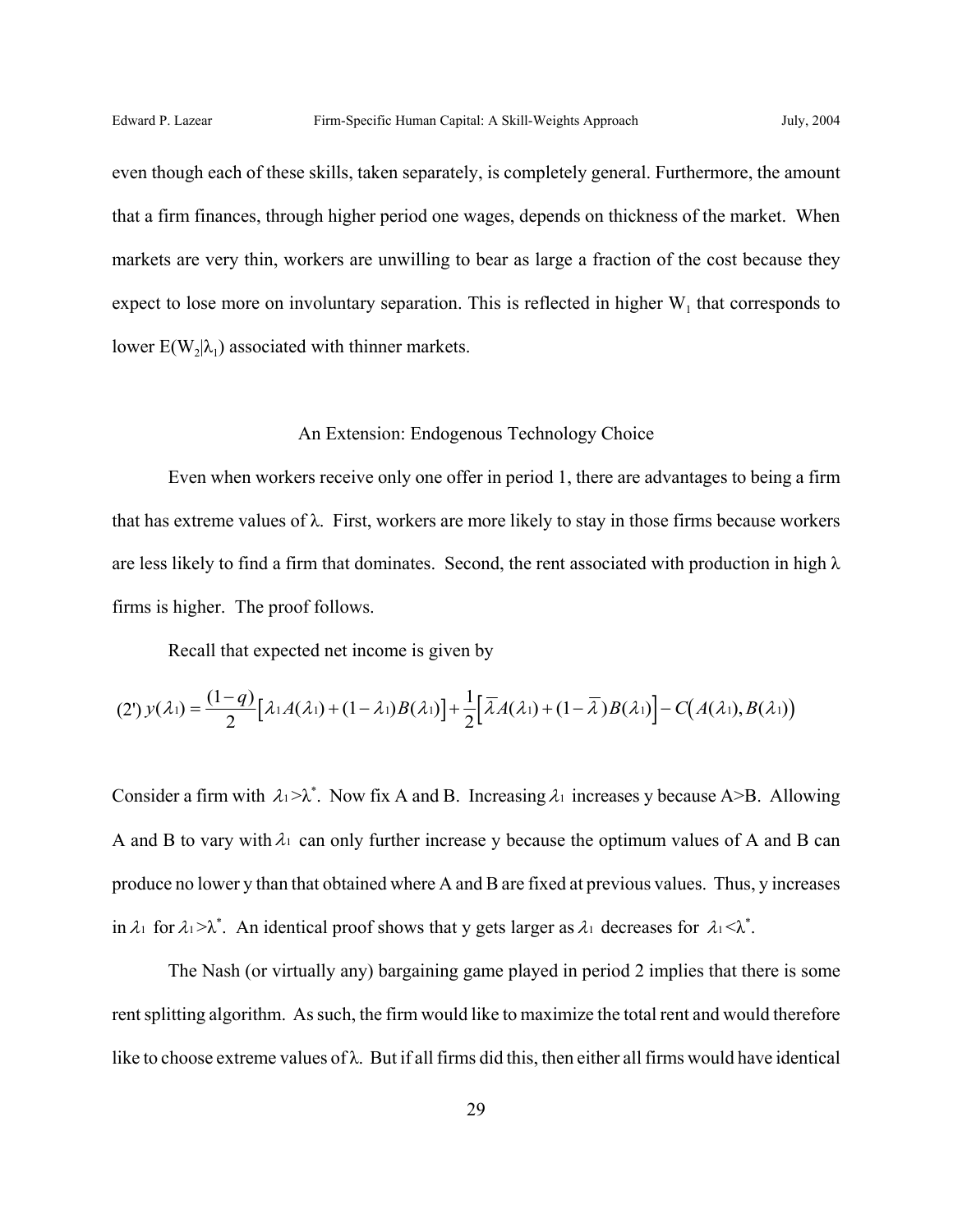technologies or the market would have to adjust to ensure that equilibrium was restored. The second is more likely because some technologies are better suited to a particular product than are others. In the motivating example, although a particular combination of tax, economics and java programming are well suited to the production of a particular form of software, the same combination of skills is less likely to be of value in producing garden tools.

The product market restores equilibrium by adjusting product prices. If labor market considerations induce firms to prefer to specialize in very high (or very low)  $\lambda$  technologies, the supply of the products made with those technologies is large and that of products made with more balanced technologies is small. As such, the price of goods made with balanced technology must rise enough to induce firms to be indifferent between choosing those technologies and choosing the extreme λ ones.

#### *Wage Profiles and Idiosyncratic Technologies*

An alternative view and one that is perhaps more realistic is that firms differ in their ability to produce with varying technologies. Some of this reflects luck and skill of the entrepreneur and as such, shows up in the rents available in the firm. If there were a perfectly elastic supply of labor at the base level of utility, then workers would prefer to work in firms that had more extreme technologies. As shown in the last section, those firms produce greater levels of y, and in the rentsplitting bargaining environment, higher expected wages to workers.

To clear the market, workers in idiosyncratic firms take lower wages in the initial period, knowing that their post-investment wages will be higher. From above, the period 1 wage is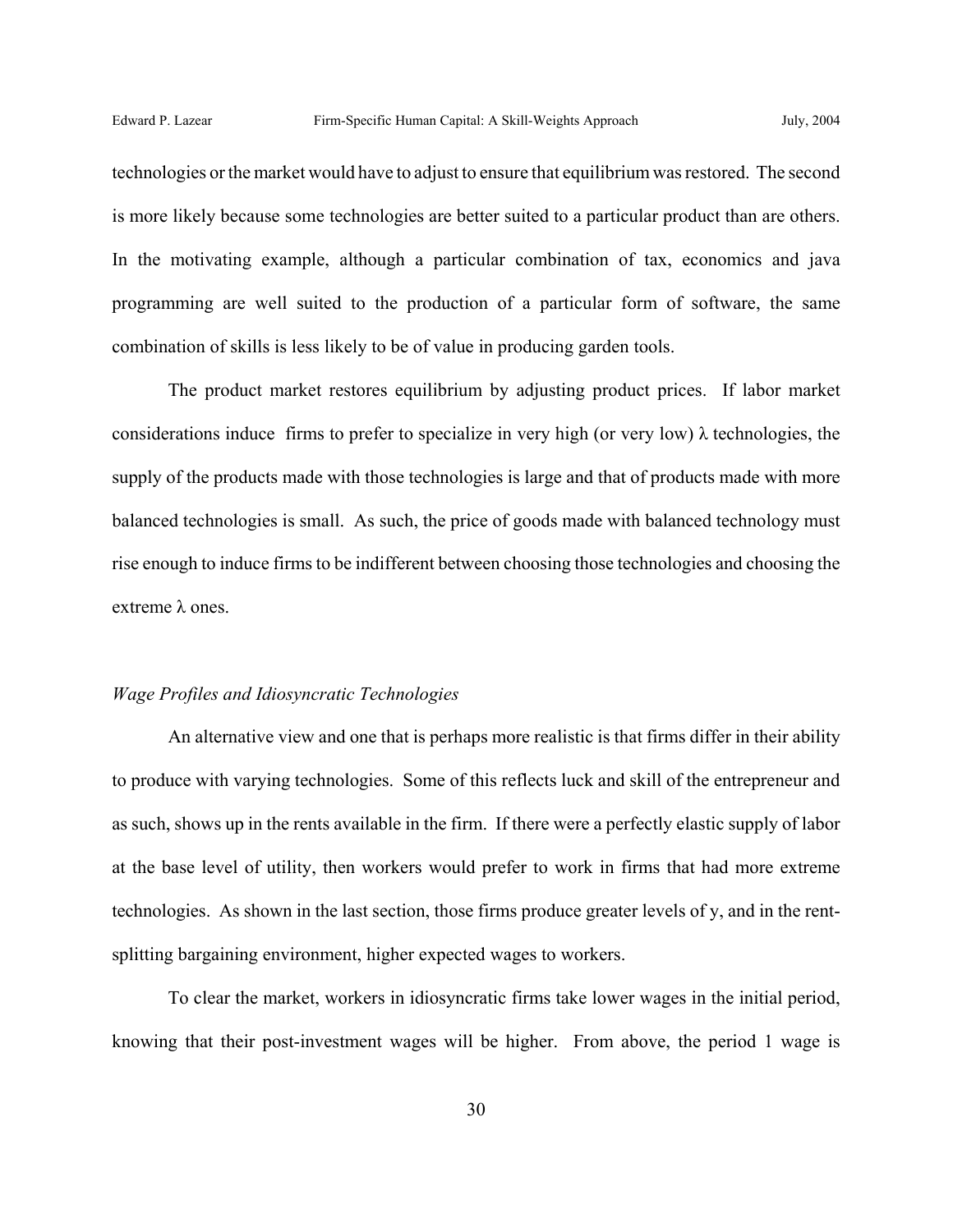determined by

$$
W_1(\lambda_1) + E(W_2|\lambda_1) - C(A(\lambda_1), B(\lambda_1)) = 0
$$

More idiosyncratic technologies imply higher values of  $E(W_2 | \lambda_1)$ , which given optimal choices of A and B, are not fully absorbed in increased costs. As a result,  $W_1$  decreases.

The empirical implication is that the experience-earnings profile is steeper in firms with more idiosyncratic technologies. Workers in such firms take lower initial wages for the opportunity to extract higher rents in period 2, which show up as higher ex post wages and lower turnover rates.

#### Other Views of Wage Loss

Firm-specific human capital is not the only reason why wages might fall with involuntary turnover. Lazear (1979) provides an incentive motivation for upward sloping age earnings profiles where workers wages exceed output later in life. Additionally, asymmetric information in labor markets can offer an alternative view.

For example, in Waldman (1990), when insiders have more information about workers than outsiders, up-or-out contracts may be used to reduce the ability of outsiders to use the actions of insiders to gauge worker productivity. Chang and Wang (1996) focus on under-investment in human capital that might occur as a result of asymmetric information. Acemoglu and Pischke (1998) provide an explanation for why firms might pay for general training. Lazear (1986) describes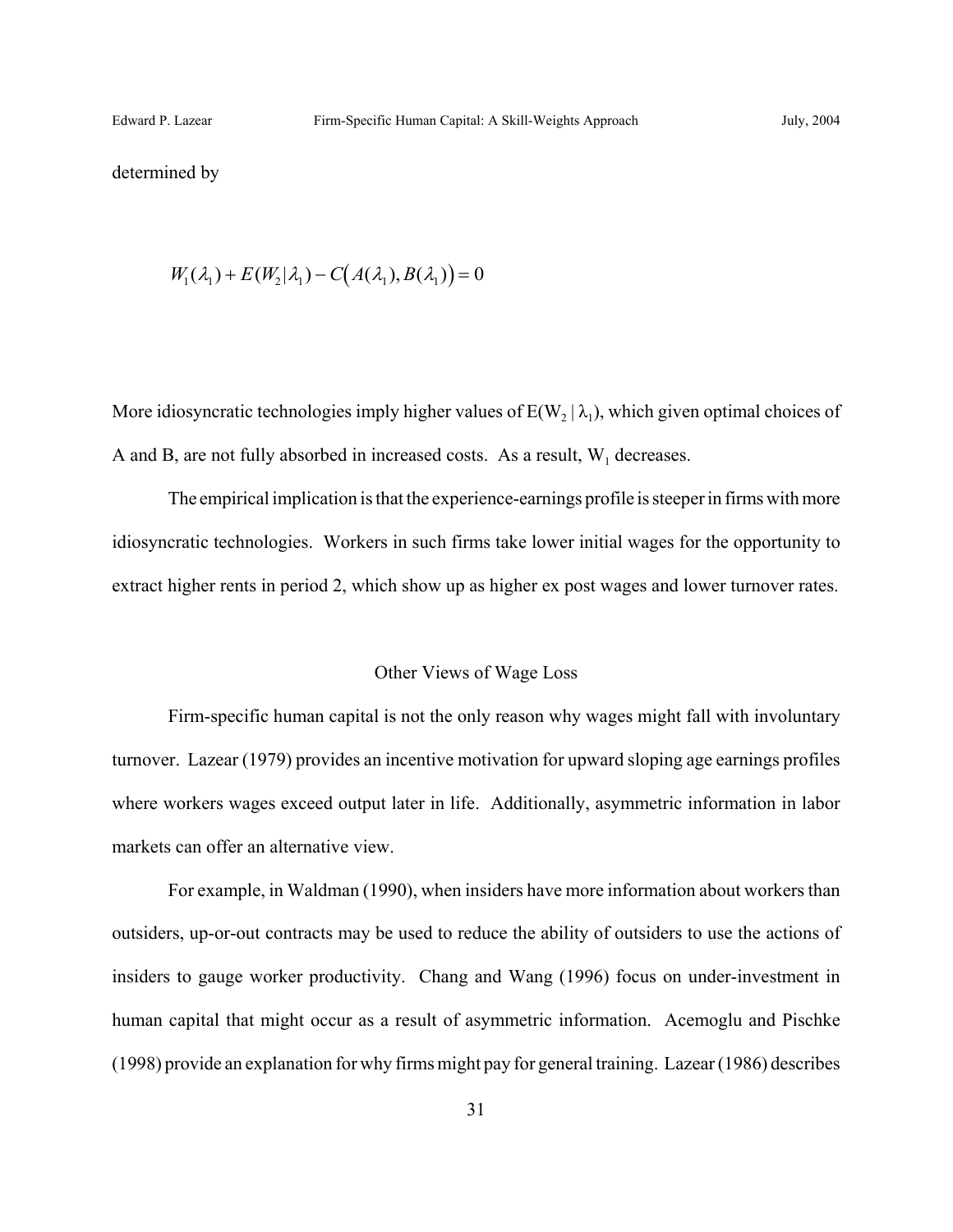the bidding and turnover process when workers have a component of productivity that is general across firms and a component that is specific to each firm and where information about the two components is imperfect and asymmetric. The common thread of these papers is that all involve asymmetric information, where insiders and outsiders do not have the same amount of information about worker productivity. As a result, firms must guess the amount of human capital that the worker possesses, which can result in expected wage loss associated with turnover.

Asymmetric information has a different implication than the skill-weights view that relates to market thickness. In the skill-weights view, thick markets result in higher alternative wages and higher wages within the firm. Asymmetric information does not yield this implication. If outsiders have less information than insiders, it does not matter how many outsiders there are relative to insiders because having more outsiders does not produce more information that is held only inside, at least as the models are specified.

#### Empirically Testable Implications

The goal of theory is to provide implications that can be tested and verified or refuted. There are a number of implications of the skill-weights approach that go beyond those of the traditional view of firm-specific human capital and some that can distinguish between the two.

1. Market Thickness: The implications regarding market thickness distinguish between the two theories. In the skill-weights approach, wage loss from involuntary turnover should be smaller in very thick markets than in very thin markets. No such implication comes from the traditional view. A market is thick when the worker receives many offers for a given amount of search effort.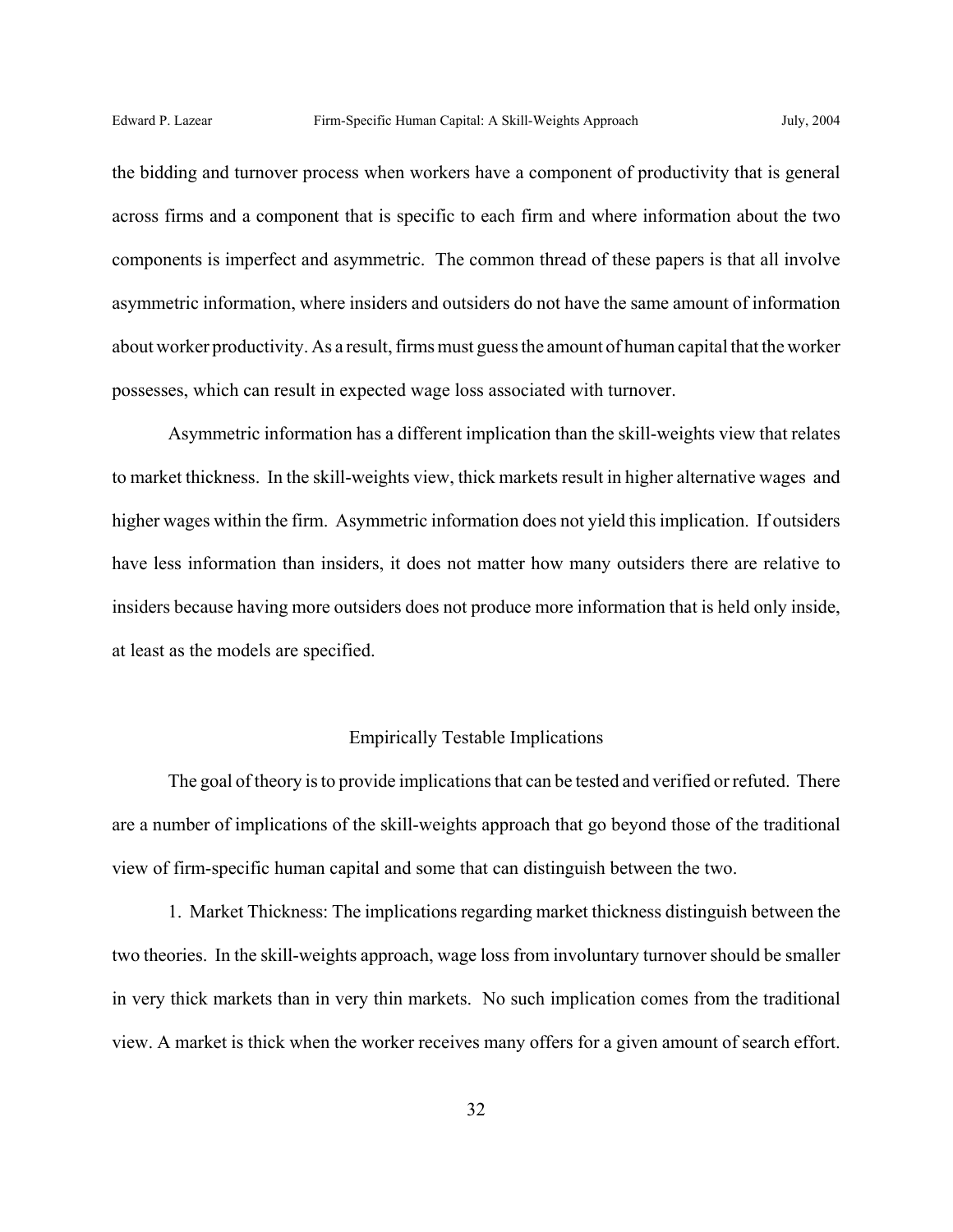Empirical proxies of search costs and offer frequencies might include regional population densities and industry and occupation concentration ratios.

2. Idiosyncratic Firms: The more idiosyncratic is a firm's skill-weights, the less balanced is investment and the larger is the income of stayers. To offset the higher wages period two wages, initial wages must be low resulting in steeper tenure profiles firms with more idiosyncratic technologies. Since more extreme values of  $\lambda_1$  also mean lower turnover rates, steeper (internal) wage profiles go hand-in-hand with low voluntary separations. The traditional view also produces this implication, but for different reasons.

3. Payment for General Training: As already mentioned, firms pay for what would otherwise appear to be general training because leaving a firm involuntarily implies wage loss when inferior skill weights are encountered on the replacement job. The payment takes the form of a higher period one wage that increases with thinness of the market.

4. Industries and Occupations: A very detailed definition of industry and occupation might be thought to hold constant the skill-weights. That is, one way to define an industry or occupation is such that all individuals in the industry or occupation have identical skill weights. If so, then holding industry and occupation constant in the wage regression should reduce the magnitude of the tenure effect. There is some evidence of this in Shaw (1984), table 4. Wage regressions that include occupational experience have somewhat lower tenure coefficients than those without. More important, the occupational effect itself is about four times as large as the pure tenure effect. To the extent that occupation is a proxy for skill-weights -- and it surely cannot reflect firm-specific capital in the traditional sense -- then the fact that occupational experience is so important suggests that the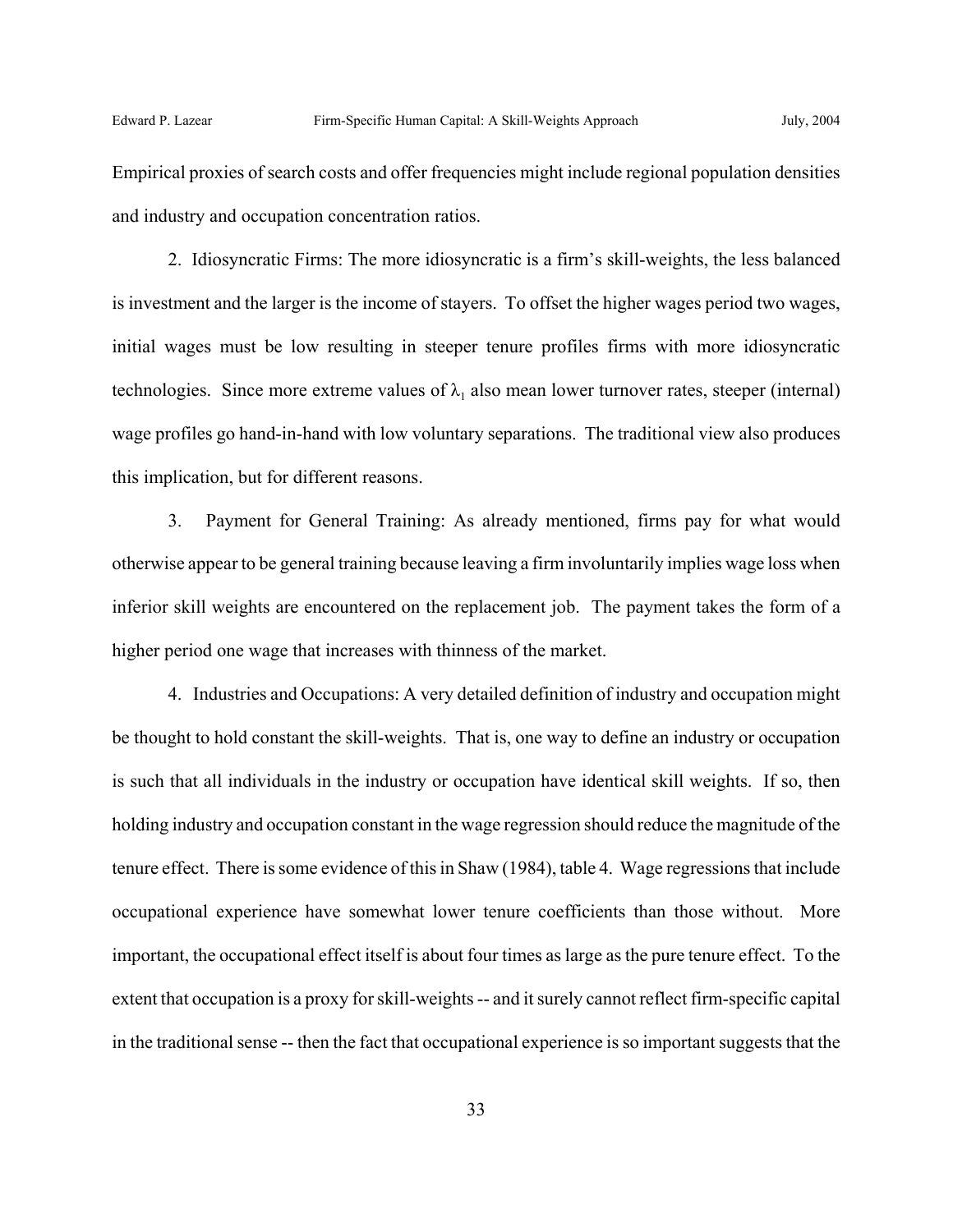skill-weights view has merit.<sup>18</sup>

5. Quits and positive wage growth at job change are disproportionately more likely for young workers than for old ones. As workers acquire tenure in a firm, involuntary turnover accounts for a disproportionate share of job change. There exists long-standing empirical evidence of this pattern, but this is also consistent with the traditional view of specific human capital.

6. In firms that have low probabilities of exogenous layoff (low q), workers base more of their investment decision on the firm-specific skill weights. As a result, period 2 wages are higher and wage loss on involuntary layoff is greater in firms that are ex ante unlikely to lay off their workers.

#### Conclusion

Workers who experience involuntary job changes often have significantly lower wages on their subsequent jobs. One frequent interpretation is that the loss reflects firm-specific human capital. The wage reduction that many suffer seems too large to be consistent with the traditional views of specific human capital.

An alternative approach that is based on general human capital with firm-idiosyncratic weights provides all the implications of the traditional story, but has the virtue that it is more realistic. Furthermore, the skill-weights approach provides a number of additional implications,

 $18$ See also Neal (1995) and Parent (2000), who find that industry effects reduce or even eliminate the firm tenure effects. Neal also holds constant broadly defined occupations (e.g., manager, professional, technician, sales, and other similar titles.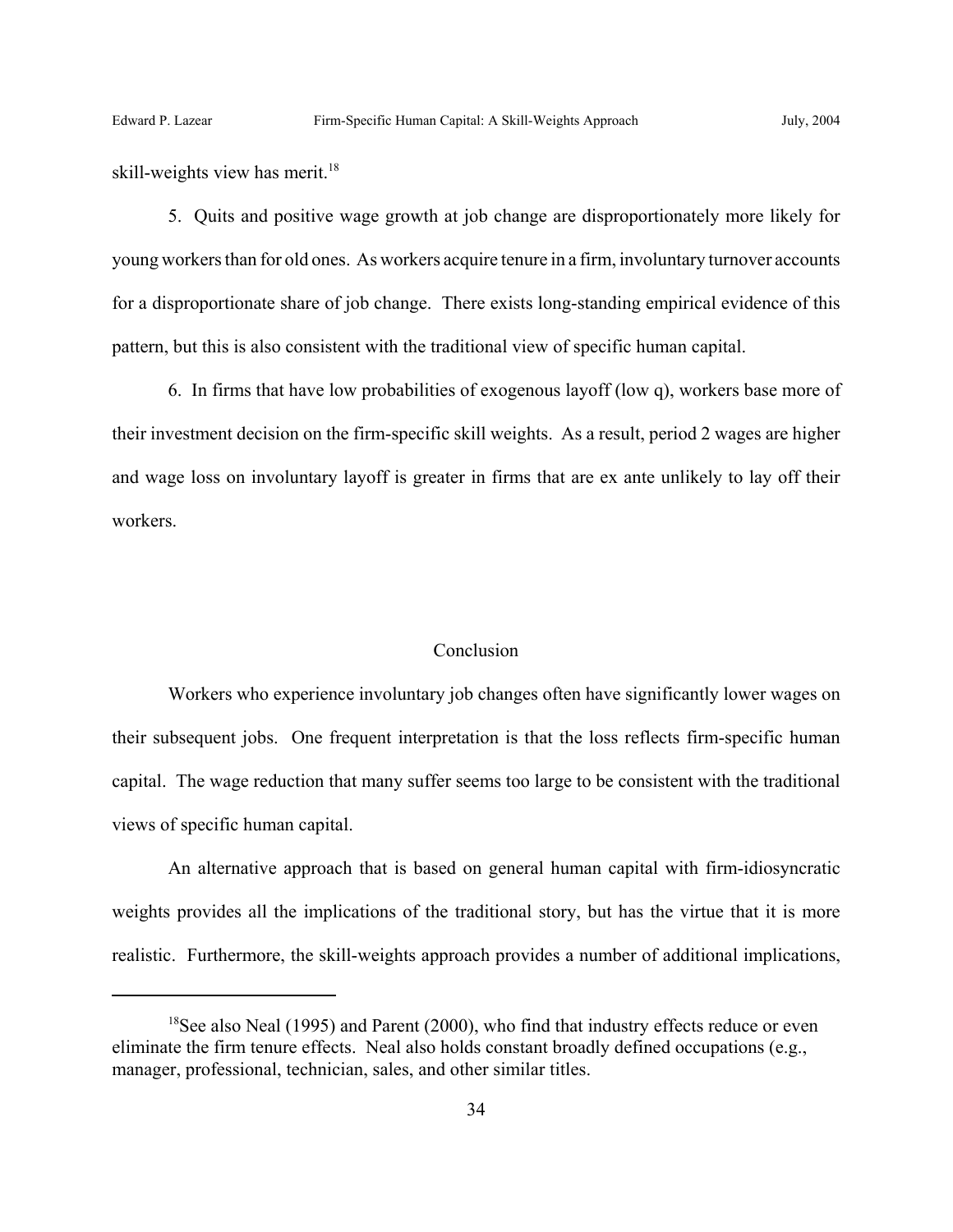some of which have already been shown to be consistent with the data.

Like the traditional view, the skill-weights approach implies that workers who experience an exogenous change in job lose some earnings associated with their previous tenure. The amount of the loss associated with involuntary turnover tends to be greatest when exogenous separation probabilities are low, inducing a worker to invest idiosyncratically based on the weights at the initial firm. Further, the more idiosyncratic is the initial firm's technology, the more unbalanced is the investment.

There are a number of additional implications that come from the skill-weights view. First, wage loss from involuntary turnover varies with the thickness of the market. In markets where job offers are rare, the wage loss is larger than in those where offers are very common.

The firm may bear some or even most of the cost of skills that look general. In the skillweights version, no skills need be truly "firm-specific" in the sense of there being no other firm at which they have value. On the contrary, the skills appear to be general because in isolation, they are used at a number of firms in the market. But the weights differ by firm. If the skills are acquired in relatively idiosyncratic patterns, e.g., learning medicine and law in the same firm, experience earnings profiles are steep and expected wage loss is great when the worker is involuntarily separated.

Matching stories are a natural application of the skill-weights view. If workers possess some combination of general skills before arriving at a firm, a firm that weights most heavily those skills that the worker possesses in abundance is a good match for the worker. This results in a higher ratio of quits to layoffs among young workers than old, and smaller wage loss or even wage gain for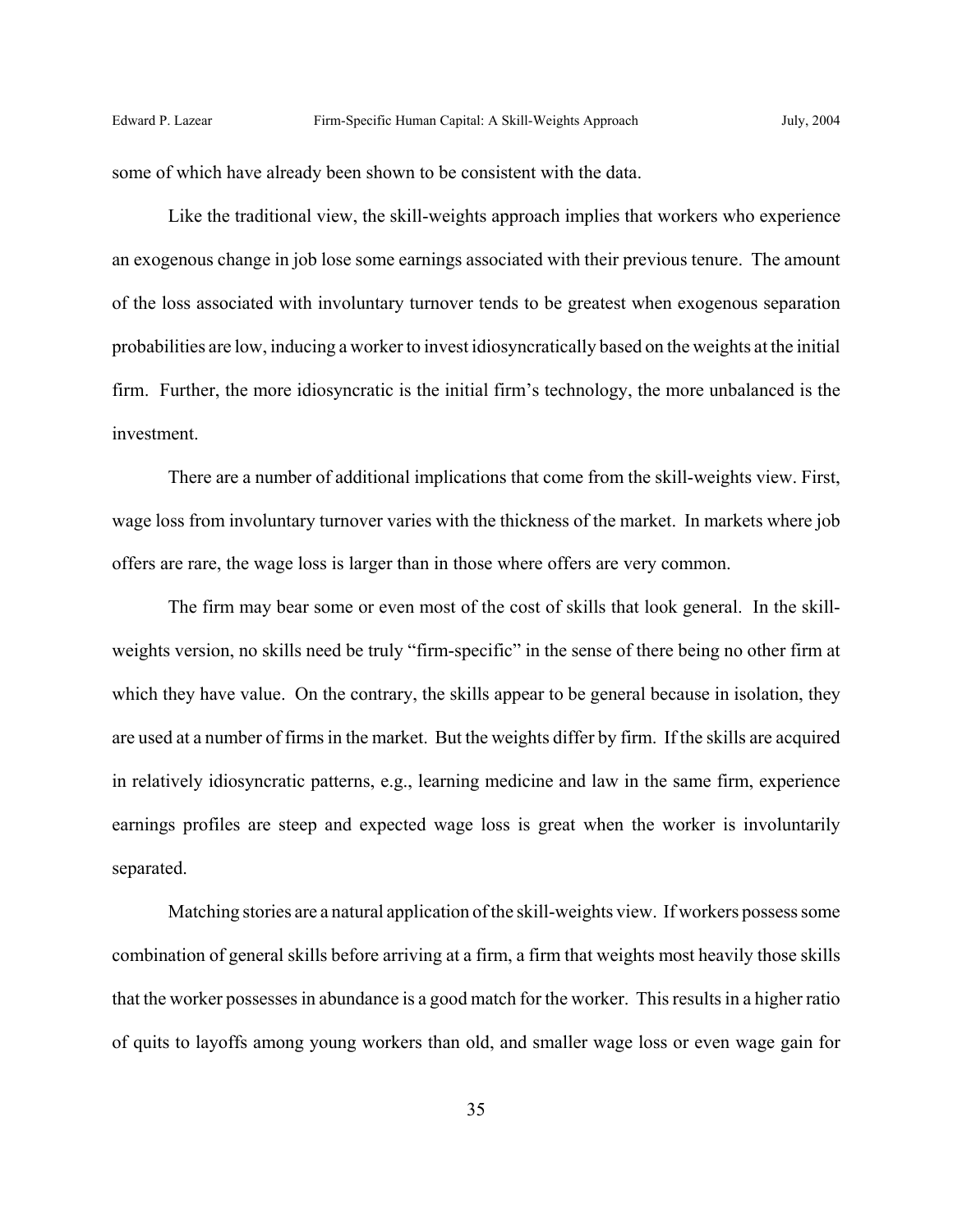separated younger workers.

Finally, the wage loss should be reduced when industry and occupation effects are taken into account. There is ample evidence, found in a variety of data sets, that supports this implication.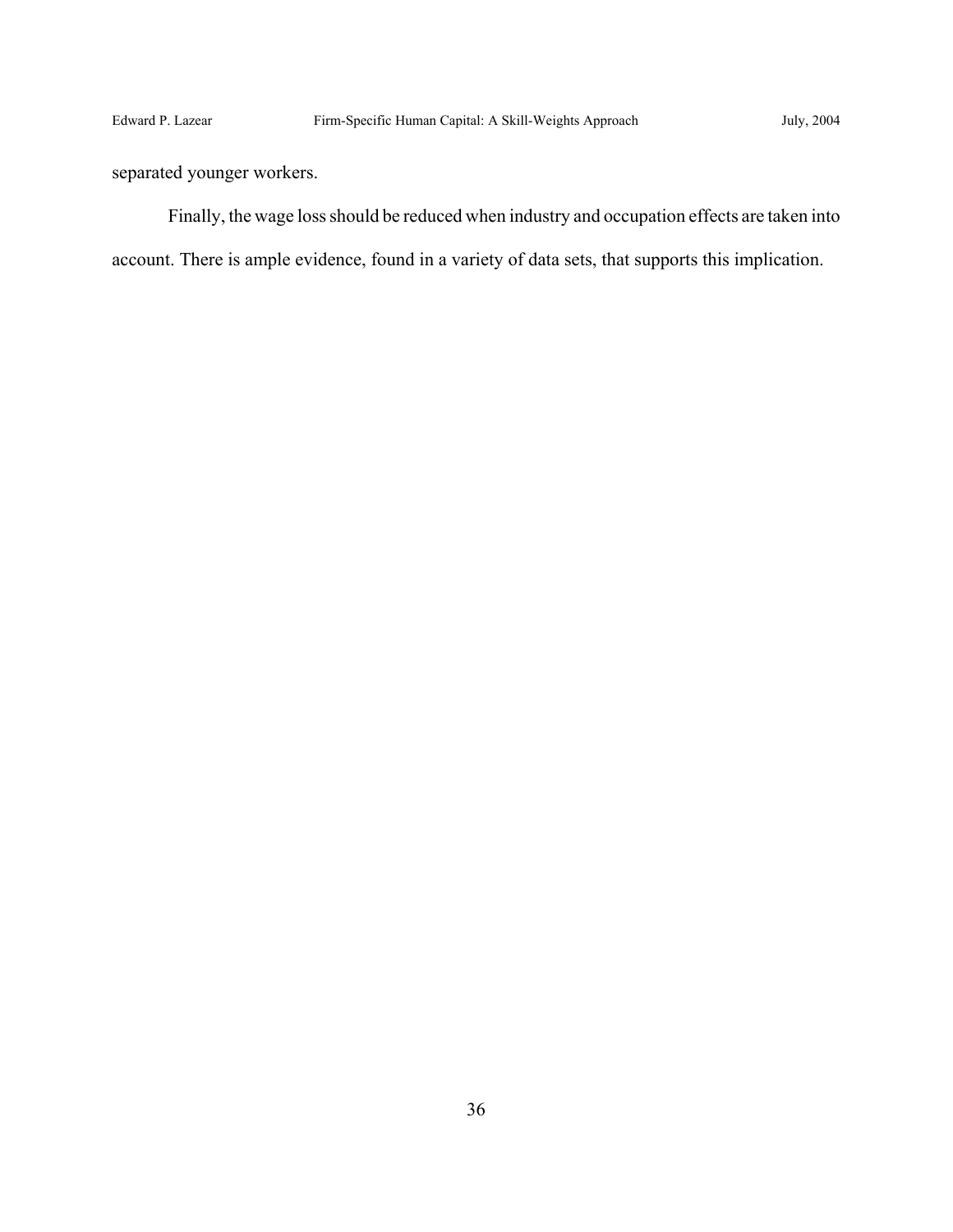#### References

- Acemoglu, K. Daron and Jorn-Steffen Pischke. "Why Do Firms Train? Theory and Evidence," *Quarterly Journal of Economics* 113 (February 1998): 79-119.
- Altonji, Joseph G. and Robert A. Shakotko. "Do Wages Rise with Job Seniority?" *Review of Economic Studies* 54, no. 3 (July 1987): 437-459.
- Altonji, Joseph G. and Nicolas Williams. "Do Wages Rise with Job Seniority? A Reassessment" NBER Working Paper 6010, 1997.
- Bartel, Ann P., and Borjas, George J. "Wage Growth and Job Turnover: An Empirical Analysis." In *Studies in Labor Markets*, edited by S. Rosen. Chicago, IL: University of Chicago Press for National Bureau of Economic Research, 1981.
- Booth, Alison L. and Gylfi Zoega. "Do Quits Cause Under-Training?" *Oxford Economic Papers*, 51 (February 1999): 374-386.
- Cappelli, Peter. "Why do Firms Pay for College?" NBER working paper 9225 (September 2002).
- Chang, Chun and Yijang Wang. "Human Capital Investment under Asymmetric Information: The Pigovian Conjecture Revisited," *Journal of Labor Economics* 14, no. 3 (1996): 505-519.
- Gibbons, Robert and Michael Waldman. "Task-Specific Human Capital," *American Economic Review* 94, no. 2 (May 2004): 203-207.
- Heckman, James J. and Jose A. Scheinkman. "The Importance of Bundling in a Gorman-Lancaster Model of Earnings," *Review of Economic Studies* 54 (1987): 243-255.
- Heckman, James J. and Guilherme Sedlacek. "Heterogeneity Aggregation and Market Wage Functions: An Empirical Model of Self-Selection in the Labor Market," *Journal of Political Economy* 93, no. 6 (1985): 1077-1125.
- Jacobson, Louis, Robert J. LaLonde, and Daniel G. Sullivan. *The Costs of Worker Dislocation.* Kalamazoo, MI: W.E. Upjohn Institute for Employment Research, 1993.
- Jovanovic, Boyan. "Job Matching and the Theory of Turnover," *Journal of Political Economy* 87, no. 5 (1979a): 972-990.
- Jovanovic, Boyan. "Firm-Specific Capital and Turnover," *Journal of Political Economy* 87, no. 6 (1979b): 1246-1260.